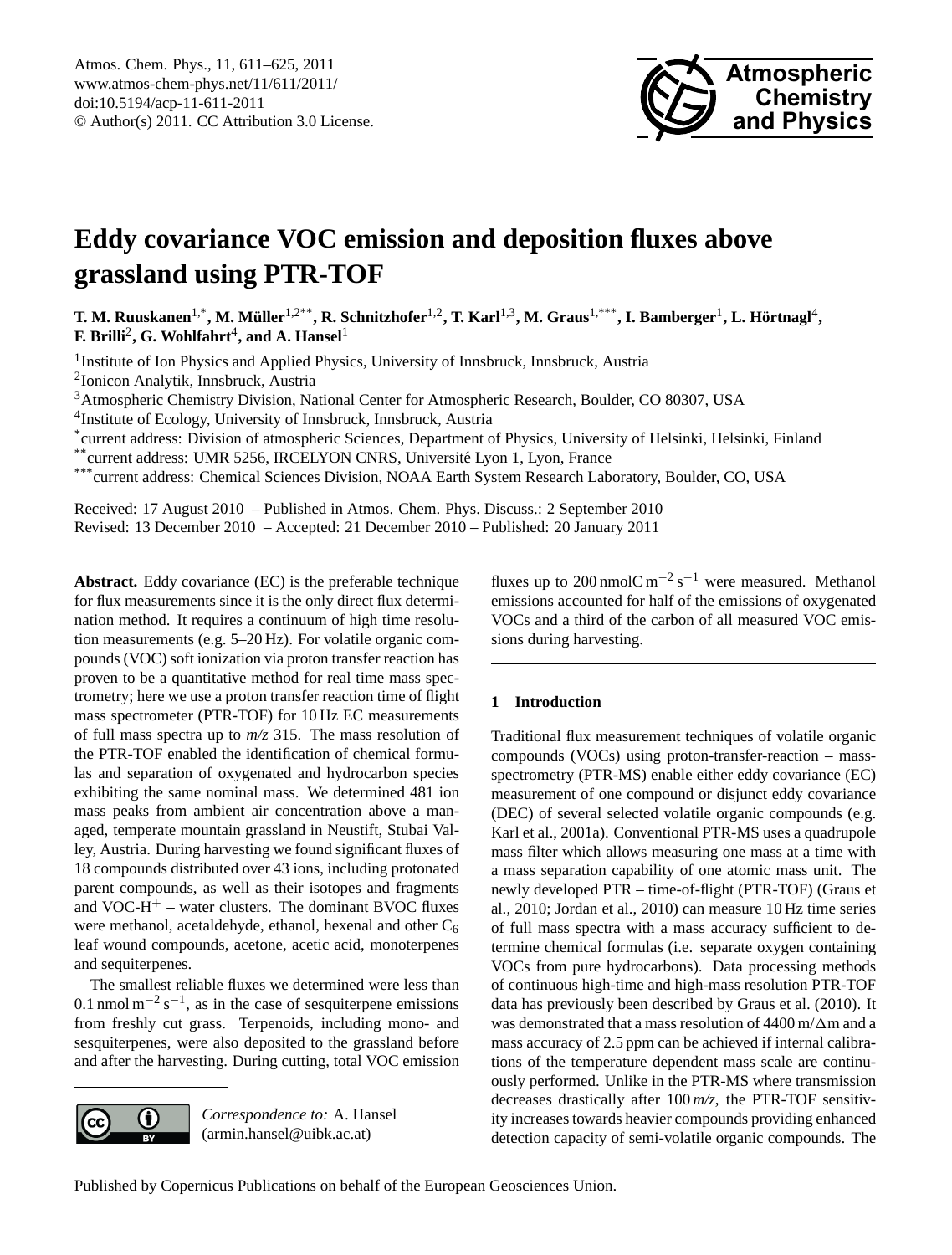10 Hz measurement of full mass spectra and gain in sensitivity at high masses is in particular important when determining simultaneous emissions of heavier compounds (for example protonated sesquiterpenes at 205.1945 *m/z*) and the deposition of oxidation products of emitted VOCs. The features of the PTR-TOF enable simultaneous measurement of EC fluxes of all protonated VOCs, no longer constraining the flux measurements to a preselected set of a limited number of compounds. Müller et al. (2010) described how the 10 Hz TOF dataset can be binned to infer compound specific count rates for spectra that contain up to 150 000 time-offlight bins. We show how to widen the VOC flux measurements from a hand full of species measurable by the PTR-MS combined with DEC to the measurement of simultaneous EC fluxes of all species detectable by the PTR-method with the PTR-TOF. Determining simultaneous EC fluxes opens up a new possibility to screen fluxes for a wide range of organic compounds and allows determining their fate in the atmosphere (e.g. deposition fluxes) ultimately improving the understanding of VOC biosphere-atmosphere-interactions. Due to the rapid mass scanning ability of the PTR-TOF, the sum of emissions of all detectable VOCs can be measured to decrease the uncertainty in the amount of carbon released as VOCs (Chapin et al., 2006), to investigate the role of VOCs in the missing reactivity observed in OH-reactivity measurements (e.g. Sinha et al., 2010), and to explore the argument that the current emission inventories may miss up to half of the reactive carbon as a VOC flux entering the atmosphere (Goldstein and Galbally, 2007; di Carlo et al., 2004).

Current estimates of the annual production rate of secondary organic aerosols (SOA) lie between 12 and 200 Tg/year (Kanakidou et al., 2005; Hallquist et al., 2009), mainly due to gaps of knowledge in aerosol formation processes and to the uncertainty of emissions of biogenic and anthropogenic SOA precursors. SOA formation has been related to growth from BVOCs that are oxidized in the atmosphere (e.g. Claeys et al., 2004; Tunved et al., 2006; Laaksonen et al., 2008). Mono- and sesquiterpenes have been identified to take part in SOA formation; due to large uncertainties in the primary emissions of VOCs more SOA precursors are expected to be found (Kanakidou et al., 2005). Recent findings suggest that organic compounds can take part in the nucleation itself (Metzger et al., 2010) and that the composition of the available BVOCs is important, while Kiendler-Scharr et al. (2009) found that in certain conditions isoprene can also reduce organic aerosol formation. Therefore it is no surprise, that SOA is currently poorly constrained in regional air quality models as well as in global climate models. The lack of understanding SOA formation also presents a significant uncertainty for radiative forcing calculations used to assess climate change (IPCC, 2007).

BVOC emissions depend on the plant species and are affected by plant development, acclimation and various stresses (e.g. Ninemets et al., 2010). In addition to the seasonal and annual variation in plant BVOC emissions, changes in land use and grown crop species may affect the atmospheric VOC composition. Ambitious expansion of the biofuel industry receives growing interest for offsetting carbon emissions. This could have consequences for air quality mitigation strategies if selected biofuel crops emit significant amounts of reactive VOCs that in return increase tropospheric ozone production. Lawn mowing activities have also been identified as a source of reactive VOCs (Karl et al., 2001b) in urban areas, where ozone production tends to be limited by the availability of VOCs.

In this paper, we revisit the question of reactive VOC emissions from harvesting and grass cutting activities using a PTR-TOF and simultaneously survey fluxes of all compounds detectable with the PTR-method. We expand the analysis procedures described by Müller et al. (2010) and present PTR-TOF data processing methods for flux calculations of a wide range of compounds with different properties. In particular we evaluate basic quality control procedures necessary for finding correct lag-times in the PTR-TOF dataset to determine which ions (*m/z*) in the mass spectra are emitted or deposited. We list factors that must be taken into account when identifying emitted and deposited compounds using PTR-TOF measurements. We also discuss the reliability of the obtained fluxes and the confidence of absolute flux values using results from 10 Hz VOC measurements over grassland during periods characterized by growing, drying of cut grass and grass after harvesting.

## **2 Methods**

## **2.1 Field site**

VOC fluxes were measured at a field site above a temperate mountain grassland, in the Stubai valley, Austria, close to the village of Neustift (47° 07′N,  $11^{\circ}19'$ E) at 970 m a.s.l. The measurement location is in the middle of the flat valley bottom and the flux footprint consists mainly of two patches with similar vegetation that are intensively managed by two different farmers. Graminoids make up on average 20–40% of the total above-ground biomass, the rest being forbs (Wohlfahrt et al., 2010). A detailed description of the field site, including a description of vegetation, soil and climate, is given by Wohlfahrt et al. (2008). Bamberger et al. (2010) have described diurnal patterns of methanol, acetaldehyde, and leaf wound compound fluxes during harvesting at the field site from disjunct eddy covariance measurements of 15 masses using a PTR-MS.

Here we present an 8 day case study of fluxes for three sunny periods from August 2009: intact fully grown grassland with a green area index (GAI) of  $6.5 \text{ m}^2 \text{ m}^{-2}$  (intact grass, 1–2 August), cut and drying grass (cut grass; 5–6 August) and the field after the grass had been removed, with a GAI of  $1.7 \text{ m}^2 \text{ m}^{-2}$  (after harvesting; 7–8 August). During the period of intact grass 1–2 August, daytime temperature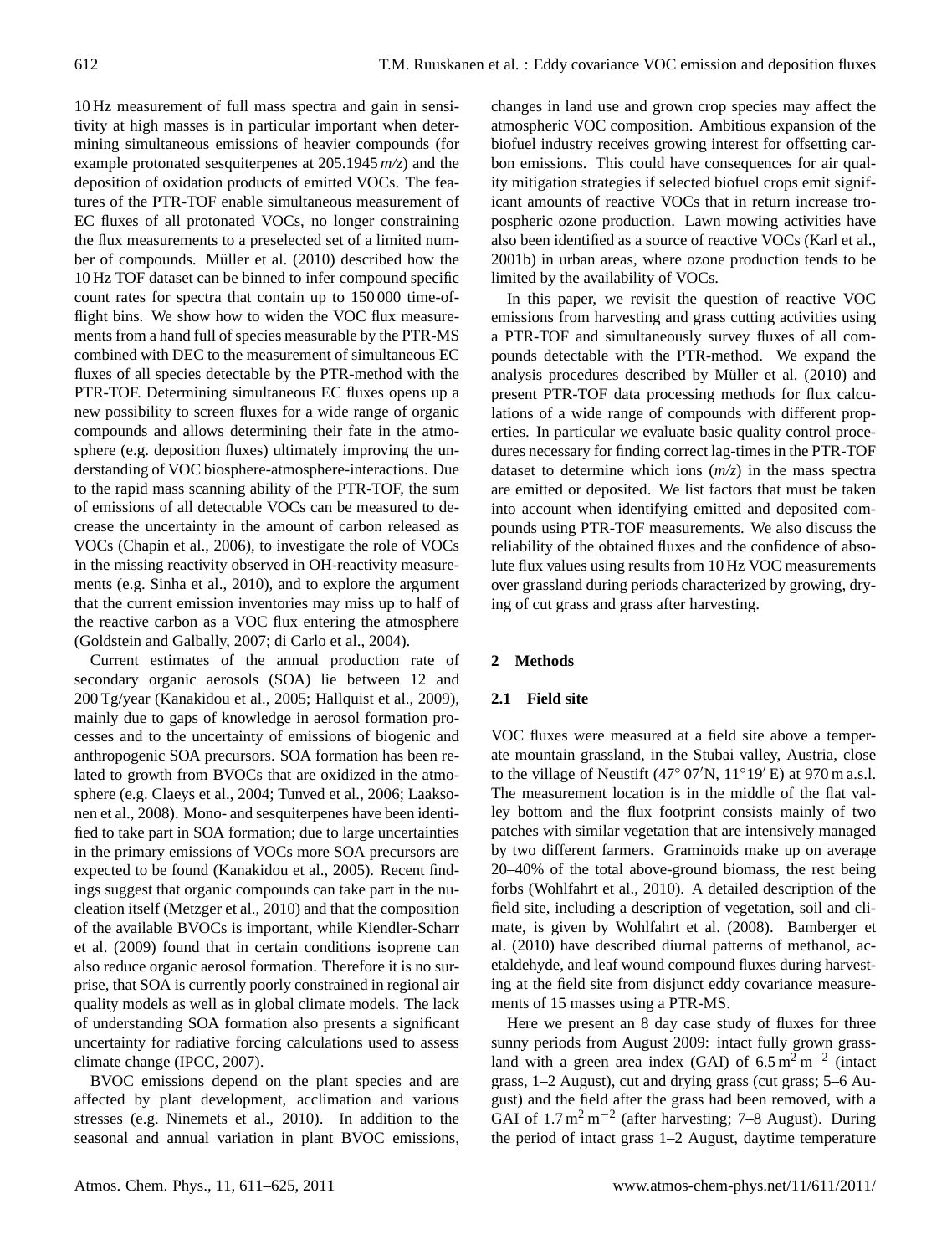maximum was  $29\textdegree C$  and nighttime minimum  $8\textdegree C$ . The 3 August was a cool, cloudy and rainy day, with daytime maxima of 17 ◦C and 28 mm of rain. The edges of the field patch were cut on the evening of the 4 August and the patch itself was cut at 09:00 a.m. (all times in Central European Time) and left to dry on 5 August. The cut grass was turned on 5 August and in the morning on 6 August; it was removed between 02:30 and 05:00 p.m. on 6 August. After the grass cutting the days were sunny and the temperatures varied between  $10\,^{\circ}\text{C}$  (nighttime) and  $25\,^{\circ}\text{C}$  (daytime).

#### **2.2 Instrumentation**

The three wind components and the speed of sounds were measured using a three-dimensional sonic anemometer (R3IA, Gill Instruments, Lymington, UK) at 20 Hz acquisition frequency. The VOC inlet was mounted 2.5 m a.g., and 0.1 below and laterally 0.1 m from the center of the 3-D sonic anemometer. Sample air was drawn through a temperature stabilized (35 °C), 12 m long  $1/4''$  Teflon® tube (ID 3.9 mm) to the PTR-TOF with a constant flow of 9 standard liter per minute (SLPM). We heated the PTR-TOF drift tube to 50 $\degree$ C and operated at 600 V drift voltage and 2.3 mbar drift tube pressure, corresponding to an E/N ratio of about 130 Td (E being the electric field strength and N the gas number density;  $1 \text{ Td} = 10^{-17} \text{ V cm}^2$ ). We measured instrumental background (zero calibration) 2–4 times per day (each time for 25 min) at ambient humidity levels using VOC-free air from a continuously flushed, home-built catalytic converter at 350 ◦C. Sensitivity calibrations were performed by dynamic dilution of VOCs using 10 mlpm (ml per minute), 5 mlpm and 0 mlpm of a multi-component gas standard (Apel Riemer Environmental Inc., USA) and 200 mlpm VOC-free air used in background measurements on 31 July and 8 August. The calibration gas contained acetone, acetonitrile, acrolein, benzene, 2-butanone, ethanol, formaldehyde, hexanone, isoprene, methanol, monoterpenes ( $\alpha$ -pinene), nonanone, octanone, toluene,  $o$ - and  $p$ -xylene in the ranges of 50 ppbv, 25 ppbv and 0 ppbv, respectively. The instrument performance was stable, as an example, methanol sensitivity was 33 cps/ppbv and acetone 70 cps/ppbv and the sensitivities varied only 2.2% between the calibrations. The oxygen containing compounds (acetone, acrolein, hexanone, octanone and nonanone) had a higher average normalized sensitivity of 26.6 ncps/ppbv (between 22.5 and 31.1 ncps/ppbv) than the pure hydrocarbons (isoprene, toluene and xylene) that had an average normalized sensitivity of 15.0 ncps/ppbv (between 12.6 and 18.1 ncps/ppbv). For the compounds that were not calibrated, we used the average normalized sensitivities for oxygen containing compounds and for pure hydrocarbons, respectively. The volume mixing ratios (in moist air, denoted ppbv), obtained using corresponding sensitivities, were converted to concentrations nmol m−<sup>3</sup> for the flux calculations using the ideal gas law and measured air temperature and pressure. The time-of-flight path length is sensitive to temperature variation and therefore mass scale calibration was done continuously by adding dichlorobenzene (protonated *m/z* = 146.9763) and trichlorobenzene (protonated  $m/z = 180.9373$ ) to the PTR-TOF inlet. A thorough description and characterization of the PTR-TOF instrument is given by Graus et al. (2010). Müller et al. (2010) describe the data acquisition and processing methods used for flux measurements in detail which will be described only shortly below.

The PTR-TOF determines the arrival times of all ions with a 0.2 ns time resolution resulting in 150 000 "bins" per spectrum with a Multi Channel Plate and a Time to Digital Converter (TDC). By storing 3333 co-added extractions per spectra we measured a 10 Hz time series of full PTR-TOF spectra. The data was acquired in 6 min segments (hdf5 file format [\(http://www.hdfgroup.org/\)](http://www.hdfgroup.org/)) using the TOF-DAQ v1.72 software (Tofwerk AG, Switzerland). Each of the 6 min PTR-TOF spectra was mass scale corrected using Matlab (Mathworks, USA) based functions by M. Müller that have been described by Müller et al. (2010). We obtained one mass scale spectrum each 0.1 s between *m/z* 20 and *m/z* 315. The ion counts were inferred from peak fitting of the six minute sum spectra. The measured mass resolving power  $(m/\Delta m)$ and mass accuracy – determined from the calibration data – were 4800 and better than 10 ppm, respectively. The mass accuracy was sufficient to determine chemical formulas; for example to separate pure hydrocarbons from oxygen containing VOCs.

#### **2.3 VOC flux calculations and quality assurance**

We calculated eddy covariance fluxes for 481 mass peaks from the 10 Hz PTR-TOF and the 20 Hz sonic anemometer data, which were collected to two separate computers, using a Matlab-routine based on the method described by Karl et al. (2002). We re-sampled the 20 Hz wind data to match the 10 Hz VOC data and applied a coordinate rotation of the wind data according to the planar fit method (Wilczak et al., 2001). Any time shift between the vertical wind velocity and the VOC concentrations, which were smoothed and de-trended to this end, due to the residence time of the air in the tube and differences in computer clocks was determined by the maximum covariance method in a  $\pm 2$  s time window and removed (note that negative time shifts may occur if the clock of the sonic anemometer computer lags behind the PTRTOF computer more than the tube lag time). If a maximum (or minimum) was not found within a  $\pm 2$  s time window we used a lag-time of  $2s$  or – when available – chose the previously determined lag-time. High- and lowpass filtering of signals occurs due to a finite averaging interval (30 min), signal de-trending, damping and phase shift due to effects such as sampling through a tube, imperfect sensor time response, sensor separation, etc., leading to an underestimation of fluxes (Massman, 2000). Proper correction for these effects requires a detailed cospectral analysis of a larger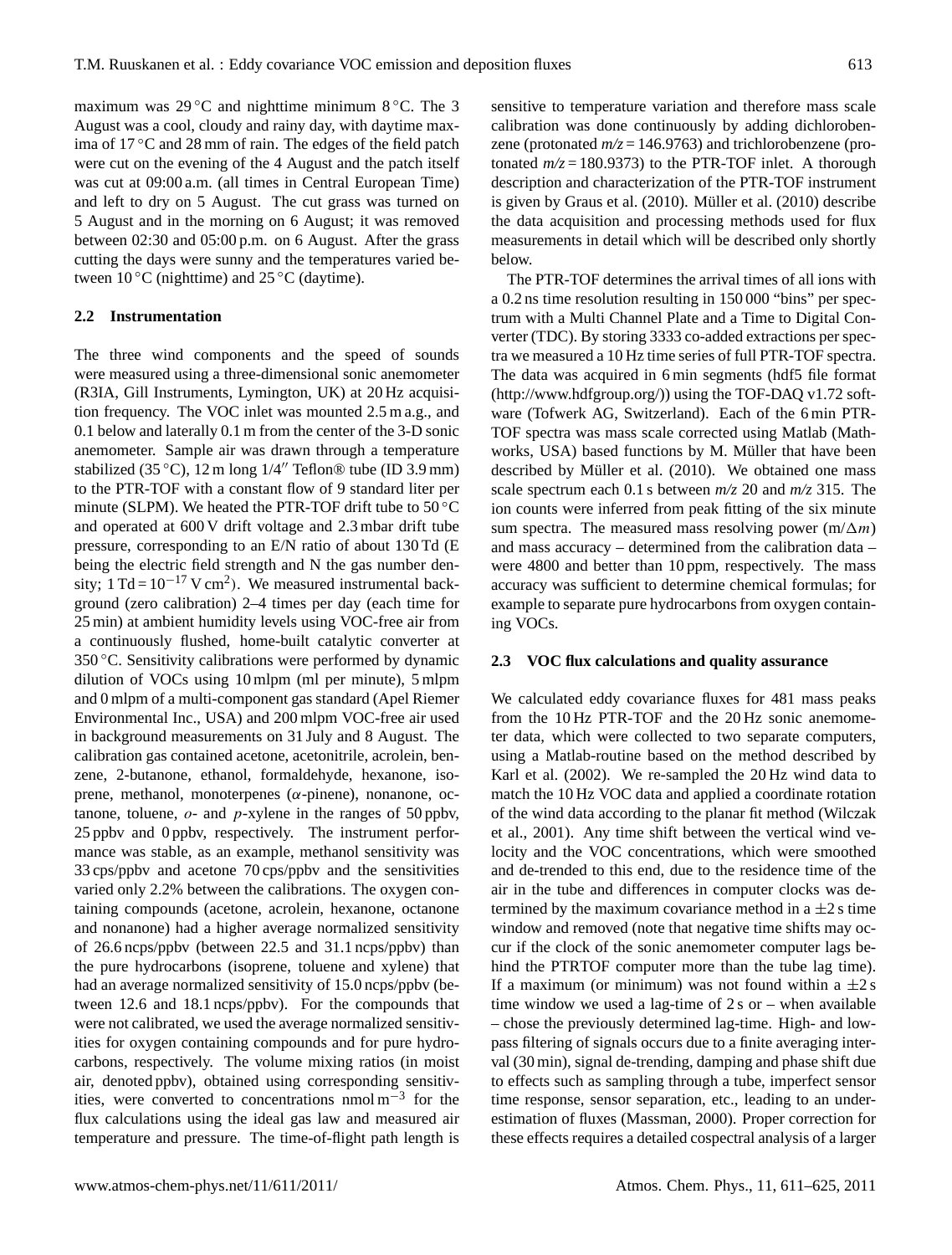data sample (e.g. Wohlfahrt et al., 2005) than available from the 8-day study period and thus we decided not to correct for high- and low-pass filtering effects. Changes in air density due to fluctuations of air temperature and/or humidity have only minor affects on the VOC concentrations measured with PTR technology, unlike in the case of analyzers that are not pressure or temperature controlled e.g. open path measure IR absorption at a given distance, and thus the so called WPL correction (Webb et al., 1980) was not applied.

With this routine we calculated half-hour mean flux values for all 481 ion mass peaks determined from a 6 min average spectrum using peak fitting routines described by Müller et al. (2010). As a first quality control criterion we searched for fluxes that were either higher than 0.05 nmol  $m^{-2} s^{-1}$  or lower than  $-0.05$  nmol m<sup>-2</sup> s<sup>-1</sup> for at least 5% of the entire sampling period. This filtering resulted in 107 remaining ion mass peaks that were visually inspected for their fluxes. Chemical formulas were assigned to the remaining mass peaks which are listed in Table 1.

We selected half hour periods that fulfilled the quality criteria for reliable flux measurements (turbulence, stationary test, footprint) based on Bamberger et al. (2010). The halfhour flux uncertainty was calculated for each compound using a visual inspection for rating: fluxes that exhibited a distinct and well defined maximum (or minimum) of the covariance were rated as class-A fluxes; fluxes with poorly defined maxima (or minima) (e.g. broad peaks with no sharp maximum or minimum around the lag-time) were rated as class-B fluxes; other calculated flux values were considered as noise. We removed half-hour periods with clear anthropogenic influence indicated by benzene and toluene volume mixing ratios above 2 ppbv (in total 2.5 h).

The flux uncertainty was determined from the noise of the covariance function in the manner proposed by Wienhold et al. (1994) and adapted by Spirig et al. (2005). The idea is to determine the general noise of the covariance by calculating the standard deviation of the covariance for time shifts between vertical wind velocity and concentration that are well beyond the integral time scale (calculated lag-time). Spirig et al. (2005) determined the noise of two 20 s lag windows; here we opened the noise window to 40 s. Our calculated lag was around 0 s and we calculated the noise between lag-time ranges of  $-190$  s to  $-150$  s and 150 s to 190 s and multiplied it by 1.96 to get a 95% confidence interval for each flux measurement (Rinne et al., 2007).

## **3 Results and discussion**

# **3.1 Influence of water flux on VOC fluxes**

When determining the compounds that are emitted or deposited, it is important to take into account the possibility that the protonated mass peak flux is induced by the water flux and not by the flux of the protonated compound. Changes in relative humidity of the sample air can affect the primary ion and water cluster distribution in the drift tube, especially under conditions of low to moderate collision energies in the drift tube. The simultaneous flux of water can influence fluxes observed for VOCs with humidity influenced detection. The fluxes of compounds that have a proton affinity high enough to enable a direct proton transfer from water clusters (mainly  $H_2OH_3O^+$  and  $(H_2O)_2H_3O^+$ ), in addition to the proton transfer from the primary ion  $(H_3O^+)$ , are influenced very little if at all. However, the flux of water will have a contribution if the compound is protonated by ligand switching: a flux artifact can result when the compound forms a ligand with the water cluster (that has a real flux), breaks down in the drift tube and is detected as a protonated compound. In addition, the compound – water-cluster flux is a combination of the flux of the compound and water. In the following section we will describe how to identify and take into account humidity influences on VOC fluxes.

#### **3.2 Identification of emitted and deposited compounds**

The PTR-TOF was used to detect emitted and deposited compounds and to identify their chemical formula, after the PTR-TOF flux dataset was interpreted in detail and observation of one compound at several ions was taken into account. From the visual inspection we found 37 out of the 107 ion mass peaks that had a well defined covariance (referred to class-A fluxes), 12 ion mass peaks had only a poorly defined covariance (referred to class-B fluxes), and the rest (58) of the ion mass peak covariance functions did not show a local maximum or minimum and were associated with random covariance (noise). Class-B fluxes were typically observed for ion mass peaks with low signal intensities e.g. for isotopes of prototaned compounds and for compounds that had been ionized by charge transfer or had humidity dependent ion mass peak signals. Humidity dependent class-B fluxes were observed for several ions including protonated di- and trichlorobenzene that were added to the inlet by diffusion through a capillary for accurate and continuous mass scale calibration. Fluxes due to ionization by charge transfer of ions produced in the instrument (such as  $O_2^+$ , NO<sup>+</sup>, N<sub>2</sub>H<sup>+</sup>,  $CO<sub>2</sub>H<sup>+</sup>$ ) and humidity dependency were considered as measurement artifacts. Here we define a physically meaningful flux: (1) the flux was not a measurement artifact (2) the ion mass peak did not correspond to an isotope or VOC – water cluster or a fragment of a protonated compound exhibiting a flux. We consider that ion mass peaks with a physically meaningful flux corresponded to a compound that was truly emitted from or deposited to the grassland. We also excluded cases where the ion abundance was strongly humidity dependent, because in these cases the flux is masked by the large (Hammerle et al., 2008) latent heat flux. Large changes in latent heat fluxes during the drying of grass resulted in detectable changes of water cluster containing ions related to specific VOCs (e.g. methanol water-clusters). In the case of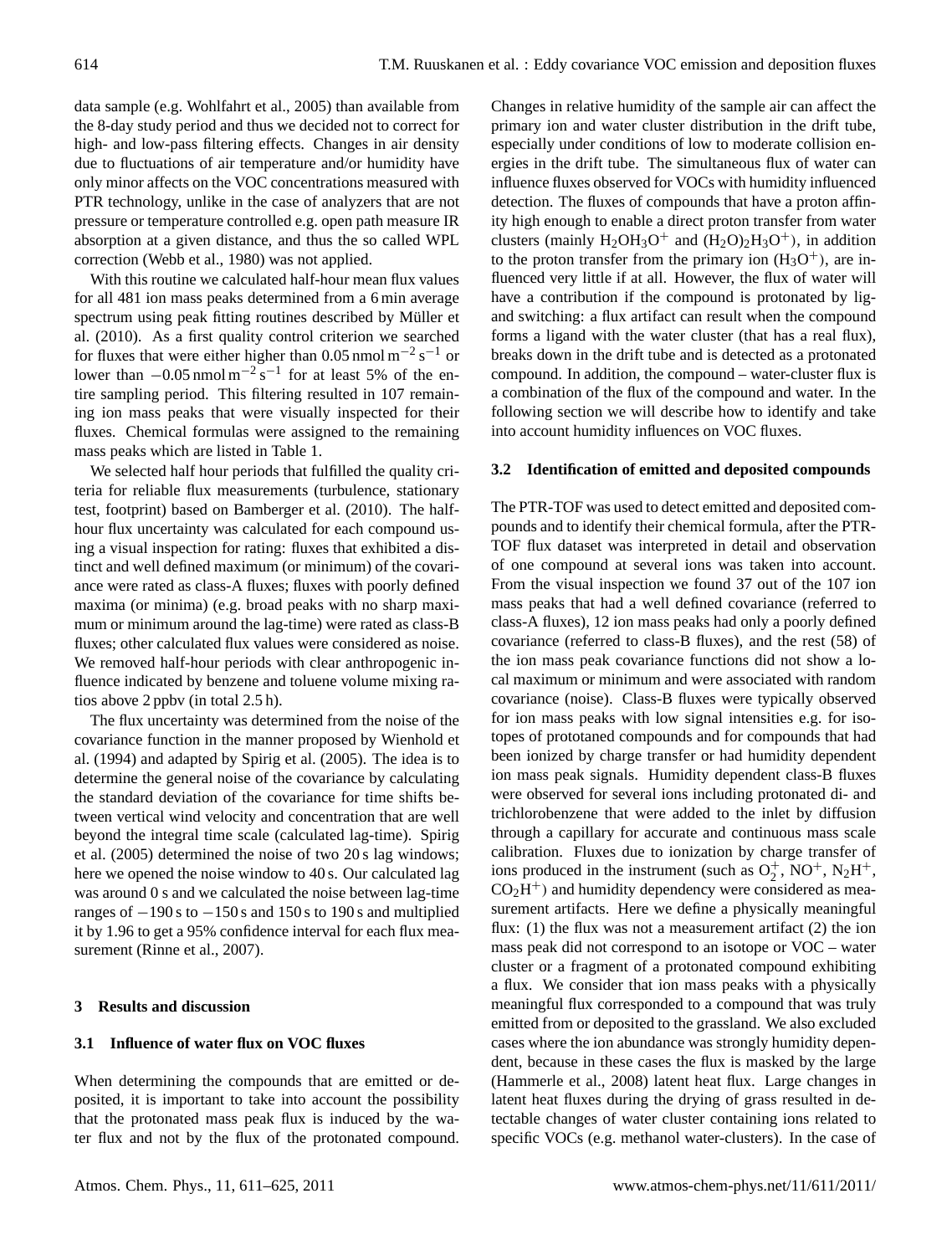|  | <b>Table 1.</b> Volatile organic compounds with emission or deposition flux above the grassland before, during or after harvesting, exact measured |  |  |  |  |
|--|----------------------------------------------------------------------------------------------------------------------------------------------------|--|--|--|--|
|  | $m/z$ of well defined class-A fluxes (bold) or only less reliable class-B fluxes, exact mass of parent ion mass peak, isotopes, VOC-water          |  |  |  |  |
|  | clusters and fragments of the protonated parent compound.                                                                                          |  |  |  |  |

| Molecular<br>formula            | Likely compound                   |                                      |                                                            |                                                                           |
|---------------------------------|-----------------------------------|--------------------------------------|------------------------------------------------------------|---------------------------------------------------------------------------|
|                                 | Parent ion                        | Isotope                              | Water cluster                                              | Fragment                                                                  |
| $CH3OH-H+$                      | Methanol                          |                                      | 51.0445                                                    |                                                                           |
|                                 | 33.0336                           | 34.0376<br>35.0383                   |                                                            |                                                                           |
| $C_2H_3OH-H^+$                  | Acetaldehyde<br>45.0340           | 46.0375                              |                                                            |                                                                           |
| $C_2H_5OH-H^+$                  | Ethanol<br>47.0493                |                                      |                                                            |                                                                           |
| $C_6H_8-H^+$                    | 81.0705                           | 82.0738                              |                                                            | e.g. fragment of $C_6$ -compounds (e.g. hexanal, hexenols) and terpenoids |
| $C_6H_{10}O-H^+$                |                                   | Green leaf volatiles (e.g. hexenals) |                                                            |                                                                           |
|                                 | 99.0811                           | 100.0780                             |                                                            | 43.0183<br>57.0340                                                        |
| $C_2H_4O_2-H^+$                 | Acetic acid<br>61.0291            |                                      |                                                            | 43.0183                                                                   |
| $C_6H_{10} - H^+$               | 83.0861                           |                                      | e.g. fragment of $C_6$ -compounds (e.g. hexanal, hexenols) |                                                                           |
| $C_5H_4O_2-H^+$                 | e.g. furfural<br>97.0287          | 62.0334                              |                                                            |                                                                           |
| $C_3H_6O-H^+$                   | 59.0496                           | Acetone (and propanol)<br>60.0530    | 77.0595                                                    |                                                                           |
| $C_5H_8-H^+$                    | 69.0705                           | 70.0743                              | Fragment of methylbutanals or pentenols (and isoprene)     |                                                                           |
| $C_4H_8O-H^+$                   | e.g. butanone, butanal<br>73.0653 | 74.0655                              |                                                            |                                                                           |
| $C_4H_6O-H^+$                   | 71.0497                           | 72.0534                              | Methyl-vinyl-ketone (and methacrolein)                     |                                                                           |
| $C_5H_8O-H^+$                   | e.g. pentanal<br>85.0653          |                                      |                                                            |                                                                           |
| $C_5H_{10}O-H^+$                | 87.0810                           | e.g. methylbutanals, pentenols       |                                                            | 43.01833                                                                  |
| $C_{10}H_{16}$ -H <sup>+</sup>  |                                   |                                      | Monoterpenes (and sesquiterpene fragment)                  |                                                                           |
|                                 | 137.1330                          | 138.1365                             |                                                            | 95.0862<br>81.0705, also see $C_6H_8$ -H <sup>+</sup>                     |
| $C_{10}OH_{16}$ -H <sup>+</sup> | 153.1278                          | Terpenoid e.g. camphor               |                                                            |                                                                           |
| $C_{15}H_{24}$ -H <sup>+</sup>  | Sesquiterpenes<br>205.1945        |                                      |                                                            |                                                                           |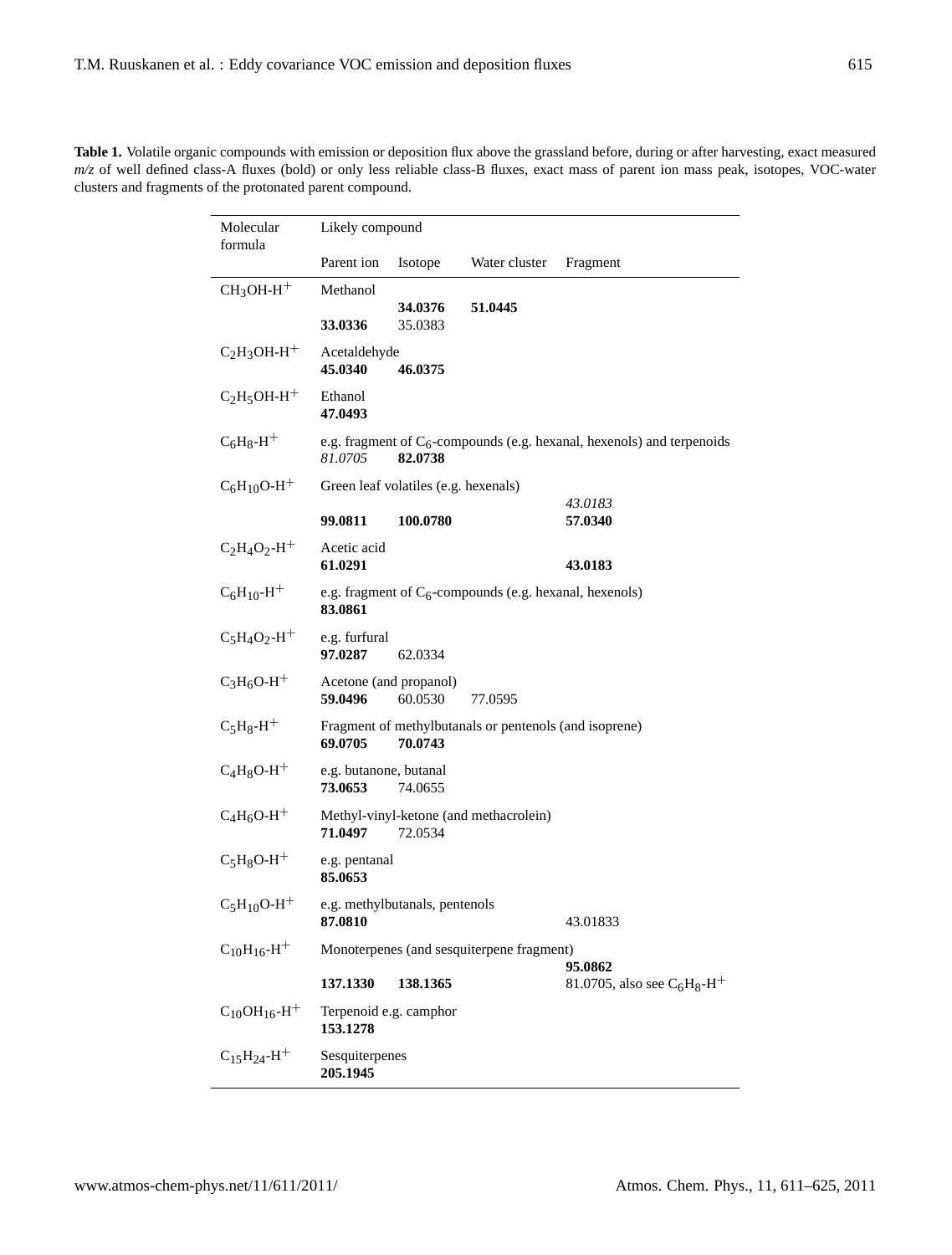isobaric ions (i.e. multiple peaks at one nominal mass), we discarded small mass peaks sitting on the shoulder of large mass peaks in the continuous mass spectrum, if the large mass peak exhibited a significant flux (Müller et al., 2010).

Based on the previous criteria we determined that 17 compounds that were either deposited to or emitted from the grassland were responsible for fluxes of 43 ions (Table 1). In addition to the ions listed in Table 1 fluxes were observed for ions that were associated with measurement artifacts due to ion chemistry related to VOC and water changes. The ions with an measurement artifact flux were: (1) oxygen (at *m/z* 31.98899), (2) neighboring mass peaks including a background impurity (at *m/z* 33.01852) affected by the neighboring methanol signal (described by Müller et al., 2010) as well as other neighboring mass peaks at 71.0860 and 83.0815 and 87.0810 and 97.0653 (see Table 1 for corresponding parent ions), (3) a nitrogen containing ion (at *m/z* 35.0371) and (4) protonated di- and trichlorobenzene and their isotopes. We also observed class-B fluxes for a fragment of several compounds on *m/z* 41.0385 as well as on *m/z* 63.027135, 63.0444, and 129.1284. The identification of chemical formulas of the given compound classes  $(C_xH_yO_z^+)$  based on the measured mass of molecular ions worked unambiguously within the limits determined by the instruments mass accuracy and precision similar to the performance shown in Graus et al. (2010). While this information identifies the atomic composition of VOCs, the PTR-TOF can not identify the chemical structure itself. We therefore assigned compound classes to these isobaric formulas. A single VOC may give several ions: (1) the protonated parent compound which is the most abundant ion in most cases; (2) an ion formed by charge transfer from  $O_2^+$  and/or NO<sup>+</sup>, the sum of these primary ion impurities was always lower than 2% of the  $H_3O^+$ ions, (3) protonated isotopes of the parent compound, (4) fragments of a protonated parent compound and (5) protonated VOC – water-clusters (VOC-H<sup>+</sup>-(H<sub>2</sub>O)<sub>n</sub>,  $n = 1,2$ ). Masses were sorted according to their likely protonated parent compound (see Table 1). When possible, fragments were assigned to their parent ion (protonated compound) based on known fragmentation patterns and flux ratios; e.g. over intact grass the fragment at  $m/z$  81.0705 (C<sub>6</sub>H<sub>8</sub>-H<sup>+</sup>) was clearly a monoterpene fragment and followed exactly the protonated monoterpene  $(C_{10}H_{16}-H^+$ ,  $m/z$  137.1330) flux behaviour (Table 2). However, when the grass was cut the  $C_6H_8-H^+$ -fragment at  $m/z$  81.0705 was the sum of protonated fragments from  $C_6$  leaf wound compounds (e.g. hexanal, hexenols) as well as monoterpenes. In cases when fragments could not be assigned to a single protonated parent compound, according to the emission intensities and patterns of the parent ions, they were lumped as a separate class of compounds (Tables 3–4).

In summary, correct identification of the emitted and deposited VOCs or their sum formulas requires, in addition to the high mass resolving power  $(m/\Delta m)$  and mass accuracy of the PTR-TOF, careful interpretation of the observed ions.



 $2.2$  Figure 1. Eq. and covariance flux of session  $\alpha$  session of session  $\alpha$ Fig. 1. Example of an eddy covariance flux of sesquiterpenes (at protonated compound mass peak  $205.1945$   $m/z$ ) visually rated as a class-A flux (5 August 2009 at 12:00–12:30). The flux was determined as the maximum covariance. The standard deviation of covariance in the shaded area was considered as the noise of the flux and used to calculate the flux confidence.

one H is a D,  $m/z$  34.0376), the <sup>18</sup>O or <sup>13</sup>C and D isotope For example, methanol emission from drying grass gives rise to a positive flux of the protonated parent compound (CH<sub>3</sub>OH-H<sup>+</sup>,  $m/z$  33.0336), the <sup>13</sup>C, <sup>17</sup>O or deuterium isotope  $(^{13}CH_3OH-H^+$ , CH<sub>3</sub>O<sup>17</sup>H-H<sup>+</sup> and CH<sub>3</sub>OH-H<sup>+</sup> where  $(CH_3O^{18}H-H^+, m/z$  35.0383) and the protonated methanol – water-cluster (CH<sub>3</sub>OH-H-H<sub>2</sub>O<sup>+</sup>, *m/z* 51.045).

#### **3.3 Flux detection and confidence limits**

The smallest fluxes that we reliably calculated were less than 0.1 nmol  $m^{-2} s^{-1}$ , as in the case of sesquiterpene emissions from freshly cut grass on 5 August from 11:00–11:30 (Fig. 1). The flux detection limit depends on vertical wind speed and the VOC signal, especially at low concentrations significant noise arises from the counting statistics of the detector (Lenschow and Kristensen, 1985). In addition, the flux at the calculated lag-time needs to exceed the general noise of the covariance function (Wienhold et al., 1994). The class-A and class-B flux values always passed the 95%-confidence interval (Fig. 2). The sign of the class-A fluxes calculated with the automated routine were consistent with the visually determined values, however this was not the case for some of the class-B. Due to the lack of a general detection limit, each half-hour flux value was inspected separately and only fluxes rated class-A were considered reliable and were used for further analysis.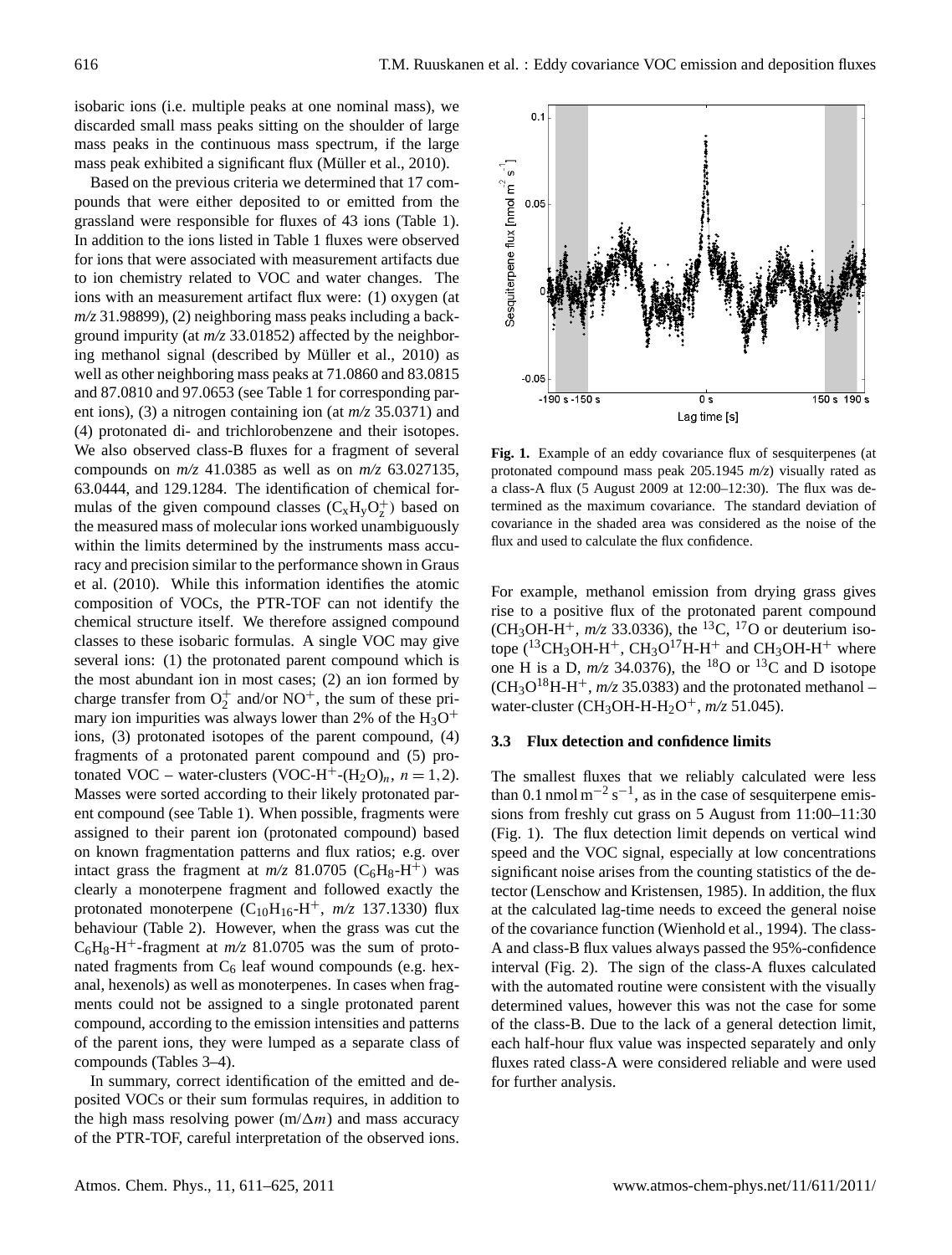Table 2. VOC fluxes over intact grass during a sunny day 24 h between 11:00 CET on 1 August and 11:00 CET on 2 August in 2009 in Neustift, Stubai valley. Fluxes were calculated from the half-hour concentration and wind covariance and only class-A fluxes, with a well defined maximum or minimum in the covariance, were taken into account. The 95% flux confidence is calculated from the mean noise of class-A fluxes. The No. of 30-min fluxes shows how many class-A fluxes (emission or deposition) were observed.

| Exact $m/z$<br>measured | Molecular<br>formula           | Likely compound                              | Mean flux<br>(min/max)<br>(nmol m <sup>-2</sup> s <sup>-1</sup> ) | Mean 95%<br>confidence<br>$\text{(nmol m}^{-2} \text{s}^{-1})$ | $30$ -min<br>fluxes<br>(No.) |
|-------------------------|--------------------------------|----------------------------------------------|-------------------------------------------------------------------|----------------------------------------------------------------|------------------------------|
| 33.0336                 | $CH3OH-H+$                     | Methanol                                     | 5.89<br>(1.14/9.31)                                               | 1.04                                                           | 14                           |
| 205.1945                | $C_{15}H_{24}H^{+}$            | Sesquiterpenes                               | $-0.03$<br>$(-0.07/-0.01)$                                        | 0.01                                                           | 6                            |
| 61.0291                 | $C_2H_4O_2-H^+$                | Acetic acid                                  | $-0.18$<br>$(-0.19/-0.16)$                                        | 0.10                                                           | 2                            |
| 153.1278                | $C_{10}OH_{16}-H^{+}$          | Terpenoid e.g. camphor                       | $-0.19$<br>$(-0.41/-0.05)$                                        | 0.01                                                           | 11                           |
| 137.1330                | $C_{10}H_{16}$ -H <sup>+</sup> | Monoterpenes (and<br>sesquiterpene fragment) | $-3.39$<br>$(-8.21/-0.21)$                                        | 0.90                                                           | 11                           |



Fig. 2. Monoterpenes flux (137.1330  $m/z$ ) during the morning of grass cutting on 5 August. The clear deposition to the intact grassland (A), changes during the grass cutting between 9 and 10:30 (B) and (C) into an emission (D) from some of the cut grass species that were left to dry on the field. The uncertainty of the flux is calculated by multiplying the standard deviation of the shaded areas with 1.96 to get the 95% confidence intervals indicated with bars.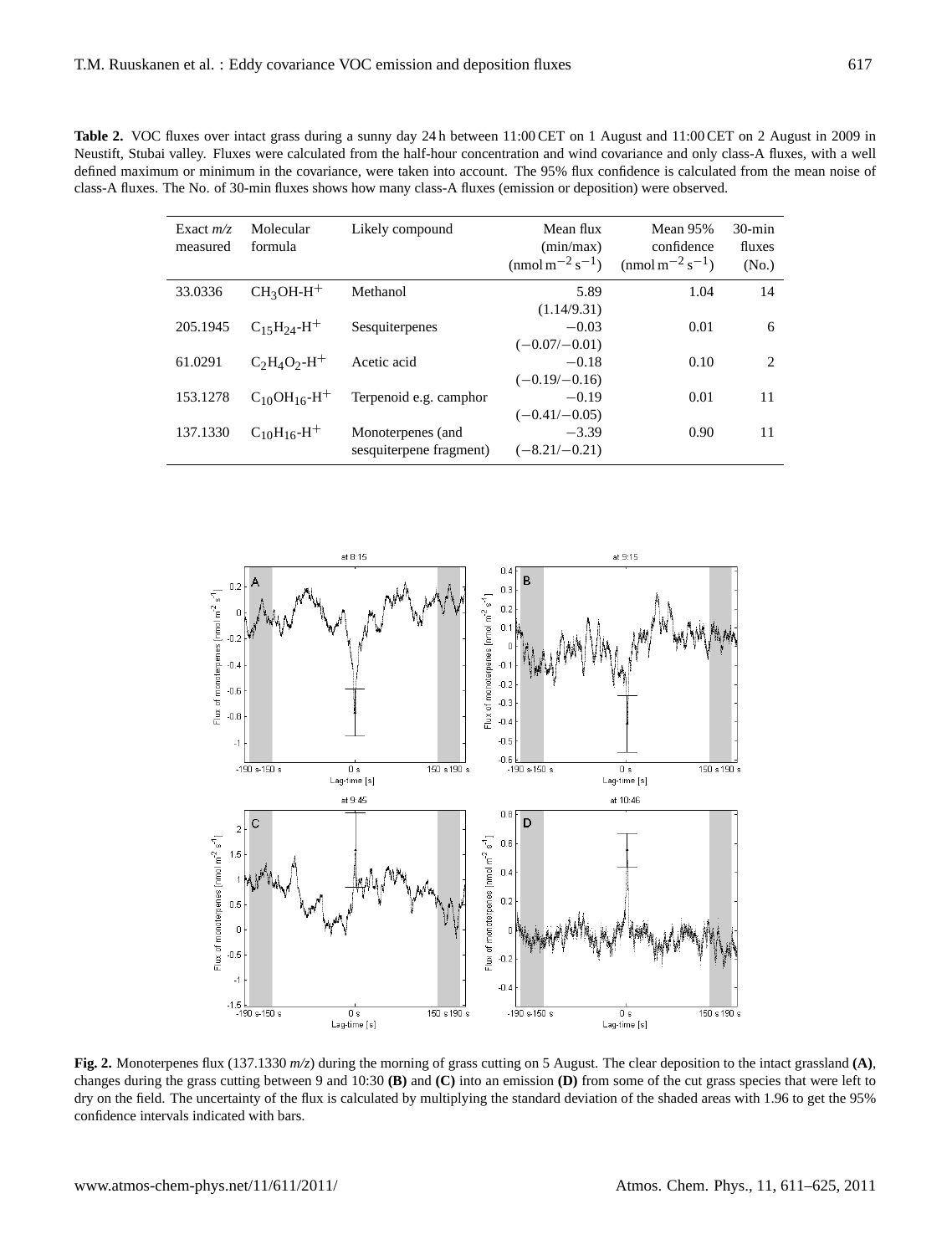**Table 3.** VOC fluxes over drying cut grass during a sunny day for 24 h between 11:00 CET on 5 August and 11:00 CET 6 August in 2009 in Neustift, Stubai valley. Fluxes were calculated from the half-hour concentration and wind covariance and only class-A fluxes, with a well defined maximum or minimum in the covariance, were taken into account. The 95% flux confidence is calculated from the mean noise of class-A fluxes. The Nr of 30-min fluxes shows how many class-A fluxes (emission or deposition) were observed, for mono- and sesquiterpenes we give No. of emission + deposition fluxes, separately.

| Exact $m/z$ | Molecular                      | Likely compound                       | Mean flux                                         | Mean 95%                                              | $30$ -min      |
|-------------|--------------------------------|---------------------------------------|---------------------------------------------------|-------------------------------------------------------|----------------|
| measured    | formula                        |                                       | (min/max)<br>$\text{(nmol m}^{-2} \text{s}^{-1})$ | confidence<br>(nmol m <sup>-2</sup> s <sup>-1</sup> ) | fluxes         |
|             |                                |                                       |                                                   |                                                       | (No.)          |
| 33.0336     | $CH3OH-H+$                     | Methanol                              | 44.55                                             | 6.65                                                  | 15             |
|             |                                |                                       | (16.68/98.05)                                     |                                                       |                |
| 45.0340     | $C_2H_3OH-H^+$                 | Acetaldehyde                          | 6.66                                              | 1.12                                                  | 16             |
|             |                                |                                       | (0.83/10.68)                                      |                                                       |                |
| 47.0493     | $C2H5OH-H+$                    | Ethanol                               | 4.80                                              | 1.03                                                  | 12             |
|             |                                |                                       | (2.42/8.21)                                       |                                                       |                |
| 81.0705     | $C_6H_8-H^+$                   | e.g. fragment of $C_6$ -              | 2.31                                              | 0.51                                                  | 10             |
|             |                                | compounds (e.g.                       | (0.43/7.55)                                       |                                                       |                |
|             |                                | hexanal, hexenols)                    |                                                   |                                                       |                |
|             |                                | and terpenoids                        |                                                   |                                                       |                |
| 99.0811     | $C_6H_{10}O-H^+$               | green leaf volatiles                  | 2.19                                              | 0.41                                                  | 15             |
|             |                                | (e.g. hexenals)                       | (0.48/7.92)                                       |                                                       |                |
| 61.0291     | $C_2H_4O_2-H^+$                | Acetic acid                           | 1.21                                              | 0.39                                                  | 6              |
|             |                                |                                       | (0.53/1.96)                                       |                                                       |                |
| 83.0861     | $C_6H_{10} - H^+$              | e.g. fragment of $C_6$ -              | 1.14                                              | 0.23                                                  | 14             |
|             |                                | compounds (e.g.<br>hexanal, hexenols) | (0.15/4.80)                                       |                                                       |                |
|             | $C_5H_4O_2-H^+$                |                                       |                                                   |                                                       |                |
| 97.0287     |                                | e.g. furfural                         | 1.12<br>(0.05/4.49)                               | 0.18                                                  | 13             |
| 59.0496     | $C_3H_6O-H^+$                  | Acetone (and propanol)                | 1.10                                              | 0.39                                                  | 13             |
|             |                                |                                       | (0.54/2.17)                                       |                                                       |                |
| 69.0705     | $C_5H_8-H^+$                   | Fragment of                           | 0.77                                              | 0.20                                                  | $8\,$          |
|             |                                | methylbutanals                        | (0.25/1.55)                                       |                                                       |                |
|             |                                | or pentenols                          |                                                   |                                                       |                |
|             |                                | (and isoprene)                        |                                                   |                                                       |                |
| 73.0653     | $C_4H_8O-H^+$                  | e.g. butanone, butanal                | 0.56                                              | 0.18                                                  | $\overline{2}$ |
|             |                                |                                       | (0.44/0.68)                                       |                                                       |                |
| 71.0497     | $C_4H_6O-H^+$                  | Methyl-vinyl-ketone                   | 0.37                                              | 0.07                                                  | 5              |
|             |                                | and methacrolein                      | (0.32/0.39)                                       |                                                       |                |
| 85.0653     | $C_5H_8O-H^+$                  | e.g. pentanal                         | 0.27                                              | 0.06                                                  | 13             |
|             |                                |                                       | (0.10/0.62)                                       |                                                       |                |
| 87.0810     | $C_5H_{10}O-H^+$               | e.g. methylbutanals,                  | 0.27                                              | 0.06                                                  | 13             |
|             |                                | pentenols                             | (0.07/0.71)                                       |                                                       |                |
| 137.1330    | $C_{10}H_{16}$ -H <sup>+</sup> | Monoterpenes (and                     | 0.13                                              | 0.03                                                  | $5 + 4$        |
|             |                                | sesquiterpene fragment)               | $(-1.85/2.21)$                                    |                                                       |                |
| 153.1278    | $C_{10}OH_{16}-H^{+}$          | Terpenoid e.g. camphor                | 0.10                                              | 0.06                                                  | $\overline{2}$ |
|             |                                |                                       | (0.09/0.11)                                       |                                                       |                |
| 205.1945    | $C_{15}H_{24}$ -H <sup>+</sup> | Sesquiterpenes                        | 0.09                                              | 0.02                                                  | $9 + 1$        |
|             |                                |                                       | $(-0.01/0.23)$                                    |                                                       |                |

# **3.4 Compounds emitted from and deposited to the grassland**

Unexpectedly, the dominant VOC fluxes over intact grass were, in addition to methanol emission fluxes, deposition fluxes of acetic acid and terpenoids (Table 2). The sign of

acetic acid fluxes is known to depend on the ambient concentration (Kesselmeier and Staudt, 1999). As the ambient air concentration increases above the leaf-internal compensation point, the release from vegetation changes to deposition. However, the deposition of terpenoids comes as a surprise, since this group of compounds is typically associated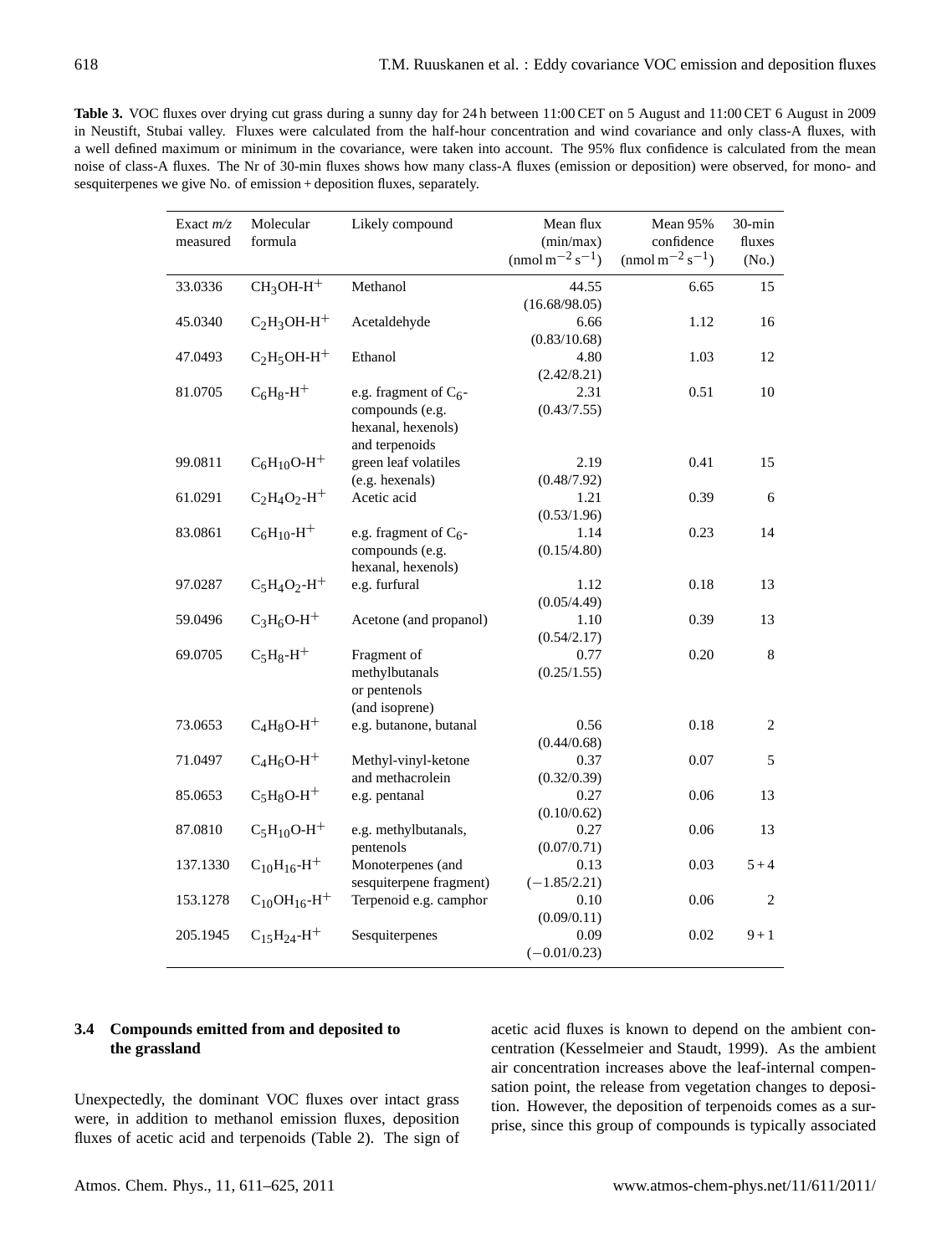**Table 4.** VOC fluxes after removal of cut grass during a sunny day between 08:00 CET on 7 August and 08:00 CET on 8 August in 2009 in Neustift, Stubai valley. Fluxes were calculated from the 30-min concentration and wind covariance and only class-A fluxes, with a well defined maximum or minimum in the covariance, were taken into account. The 95% flux confidence is calculated from the mean noise of class-A fluxes. The No. of 30-min fluxes shows how many class-A fluxes (emission or deposition) were observed, for and sesquiterpenes we give No. of emission + deposition fluxes, separately.

| Exact $m/z$<br>measured | Molecular<br>formula            | Likely compound                                            | Mean flux<br>(min/max)<br>$\text{(nmol m}^{-2} \text{s}^{-1})$ | Mean 95%<br>confidence<br>$\text{(nmol m}^{-2} \text{s}^{-1})$ | $30$ -min<br>fluxes<br>(No.) |
|-------------------------|---------------------------------|------------------------------------------------------------|----------------------------------------------------------------|----------------------------------------------------------------|------------------------------|
| 33.0336                 | $CH3OH-H+$                      | Methanol                                                   | 6.71<br>(1.12/16.85)                                           | 1.27                                                           | 26                           |
| 61.0291                 | $C_2H_4O_2-H^+$                 | Acetic acid                                                | 1.02<br>(0.54/1.34)                                            | 0.32                                                           | 7                            |
| 59.0496                 | $C_3H_6O-H^+$                   | Acetone (and propanol)                                     | 0.80<br>(0.13/1.80)                                            | 0.71                                                           | 5                            |
| 71.0497                 | $C_4H_6O-H^+$                   | Methyl-vinyl-ketone<br>and methacrolein                    | 0.24<br>(0.14/0.32)                                            | 0.06                                                           | 5                            |
| 83.0861                 | $C_6H_{10} - H^+$               | e.g. fragment of<br>$C_6$ -compounds (e.g.                 | 0.10<br>(0.07/0.12)                                            | 0.03                                                           | 5                            |
| 99.0811                 | $C_6H_{10}O-H^+$                | hexanal, hexenols)<br>Green leaf volatiles                 | 0.08                                                           | 0.02                                                           | 5                            |
| 85.0653                 | $C_5H_8O-H^+$                   | (e.g. hexenals)<br>e.g. pentanal                           | (0.06/0.11)<br>0.07                                            | 0.03                                                           | 1                            |
| 87.0810                 | $C_5H_{10}O-H^+$                | e.g. methylbutanals,                                       | 0.08                                                           | 0.02                                                           | $\overline{c}$               |
| 205.1945                | $C_{15}H_{24}$ -H <sup>+</sup>  | pentenols<br>Sesquiterpenes                                | (0.07/0.09)<br>$-0.01$                                         | 0.01                                                           | $1 + 7$                      |
| 153.1278                | $C_{10}OH_{16}$ -H <sup>+</sup> | Terpenoid e.g. camphor                                     | $(-0.03/0.003)$<br>$-0.08$                                     | 0.03                                                           | 3                            |
| 81.0705                 | $C_6H_8-H^+$                    | e.g. fragment of $C_6$ -<br>compounds and                  | $(-0.11/-0.05)$<br>$-0.51$<br>$(-0.76/-0.38)$                  | 0.14                                                           | $\overline{4}$               |
| 137.1330                | $C_{10}H_{16}$ -H <sup>+</sup>  | terpenoids<br>Monoterpenes (and<br>sesquiterpene fragment) | $-1.14$<br>$(-2.88/-0.20)$                                     | 0.27                                                           | 16                           |

with emission only (Kesselmeier and Staudt, 1999), although Noe et al. (2008) observed deposition of monoterpenes to non-emitting species in a laboratory experiment and Himanen et al. (2010) suggested that non-emitting plants may be protected by deposited semivolatiles from neighboring sesquiterpene emitters. As shown in detail in Bamberger et al. (2010), monoterpene deposition occurred during a period of approximately five weeks following a hail storm which triggered large monoterpene emissions from damaged coniferous trees surrounding the study site on the valley slopes. Following the hail storm, ambient monoterpene concentrations were significantly elevated, which represents the presumed cause for the observed deposition to the site which otherwise exhibits close to zero monoterpene fluxes (Bamberger et al., 2010). Harvesting changed the terpenoid flux pattern from deposition to emission (Fig. 2), the cut induced release indicated that mono- and sesquiterpenes are stored inside the vegetation and were released due to the mechanical damage.

VOC fluxes over grassland changed dramatically during harvesting (Figs. 3 and 4). In total we found 17 compounds which were emitted during the grass cutting (Table 3) and observed emissions of single-oxygenated  $C_4$  and  $C_5$  VOCs and  $C_5H_8O_2$  as well as mono- and sesquiterpene from grassland for the first time. Laboratory PTR-TOF and adsorbent sample GC-MS measurements confirmed that monoand sesquiterpenes are emitted during drying of clover, one of the forb species growing at the field site (Brilli et al., 2010). Also Hewitt and Street (1992) reported that clover can emit monoterpenes, but not isoprene, and did not screen for other VOC emissions. We propose that the flux of  $C_4H_6O$ -compounds is due to direct emission and not a flux of methyl-vinyl-ketone (MVK) and/or methacrolein from isoprene oxidation. This type of direct biogenic emission of MVK has been observed by Folkers et al. (2002) in laboratory measurements of birch, where primary emission of isoprene and it's oxidation to MVK was excluded by isotopic labeling of primary VOC emissions (J. Wildt et al.,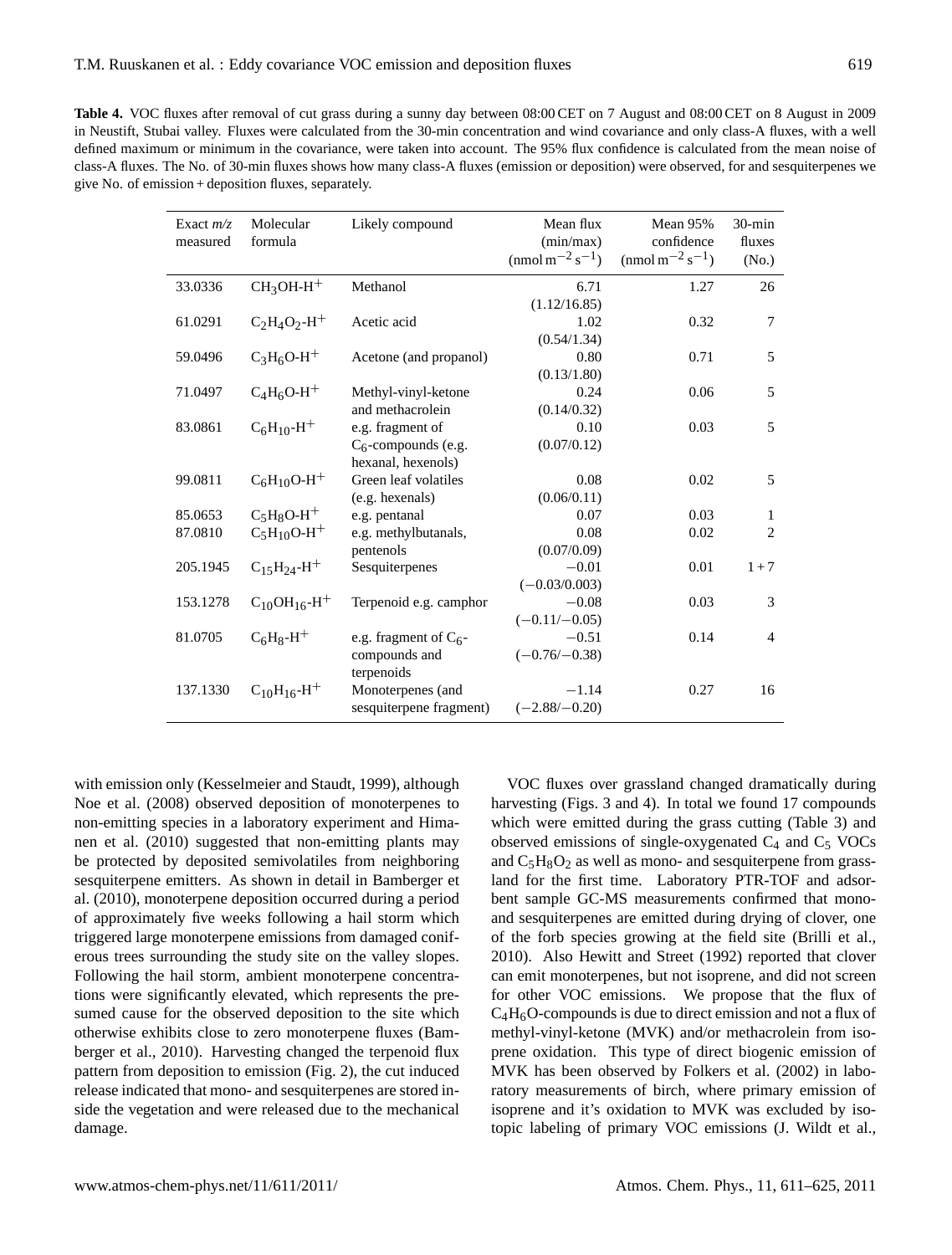

Fig. 3. The temporal behavior of methanol, acetic acid and monoterpenes fluxes (upper panel) 95% confidence levels are indicated with bars,  $\frac{3}{2}$  95% confidence, with bars, and  $\frac{3}{2}$  95% confidence indicated with bars, and  $\frac{3}{2}$  95% confidence in  $\frac{3}{2}$   $\frac{3}{2}$   $\frac{3}{2}$   $\frac{3}{2}$   $\frac{3}{2}$   $\frac{3}{2}$   $\frac{3}{2}$   $\frac{3}{2}$   $\frac{3}{2}$   $\frac{3}{2}$   $\$ and volume mixing ratios (lower panel). Cutting of grass on 5 August morning and removal on evening of 6 August is indicated with a solid line and the turnings of the drying grass by dashed lines.



 $\overline{z}$   $\overline{z}$   $\overline{z}$   $\overline{z}$   $\overline{z}$   $\overline{z}$   $\overline{z}$   $\overline{z}$   $\overline{z}$   $\overline{z}$   $\overline{z}$   $\overline{z}$   $\overline{z}$   $\overline{z}$   $\overline{z}$   $\overline{z}$   $\overline{z}$   $\overline{z}$   $\overline{z}$   $\overline{z}$   $\overline{z}$   $\overline{z}$   $\overline{z}$   $\overline{z}$   $\overline{$ Fig. 4. The cumulative sum of the VOC fluxes of pure hydrocarbons, one oxygen containing VOCs and two oxygen containing VOCs from 1 to 8 August 2009. Linearly interpolated values were used to fill gaps in data that were an hour or less. Cut and remove of grass are indicated with continuous gray line, turnings of drying grass with dashed lines.

personal communication, 2010), and in the field by Jardine et al.  $(2010)$  for creosotebush. The C<sub>5</sub>-compound containing two oxygen atoms was likely furfural, which can be emitted from fruits (Stensmyr et al., 2001), soil bacteria (Leff and the ethanol emissions before harvesting. All emissions de-Fierer, 2008) and degeneration of cellulose (Łojewski et al., 2010). Furfural was emitted up to  $4.5 \text{ nmol m}^{-2} \text{ s}^{-1}$  during the drying of grass and was not emitted after grass removal indicating that for this site the drying grass was the more important source than soil activity (Tables 3–4). Ethanol emissions during grass drying were substantial, between 2.4 and 8.2 nmol  $m^{-2} s^{-1}$ , but not observed before or after harvesting. Ethanol emissions due to stress and aerobic metabolism (Davies, 1980) likely also occur outside the harvesting period; due to poor sensitivity for ethanol we could not observe clined rapidly during the drying of cut grass. Out of the 17 species emitted from the freshly cut grass only 8 were emitted after the dried grass had been removed (Table 4). In addition the terpenoid fluxes had changed back to deposition.

Methanol dominated the VOC emissions at all times and emission of methanol from vegetation in general (e.g. Ninemets et al., 2004; Fall et al., 1999) and from grassland is well known (e.g. Brunner et al., 2007; Custer and Schade, 2007; Bamberger et al., 2010). The major biogenic source of methanol is the demethylation of the pectin matrix during the decay or expansion of plant cell walls (Galbally and Kirstine, 2002; Fall, 2003) and methanol emissions have been shown to correlate with plant growth rates (Hüve et al., 2007). Other major driving factors for methanol emissions from leaves appear to be temperature and stomatal conductance (Harley et al., 2007). The latter can be explained by the high solubility of methanol (Niinemets et al., 2004). The magnitude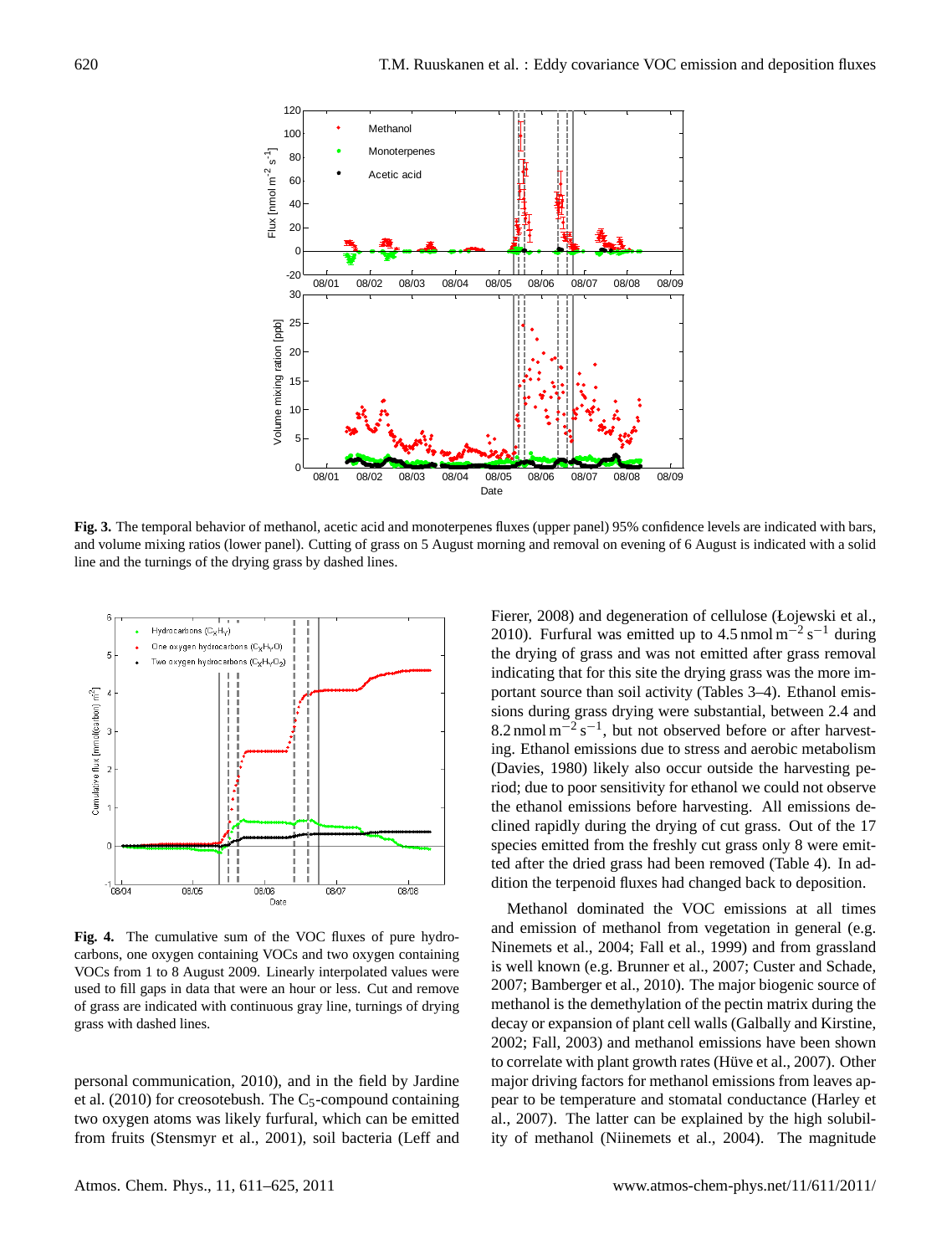| į<br>į<br>$-1$<br>$\ddot{\phantom{a}}$<br>2.7777772<br>י בתוך הוא דבת י<br><b>.</b><br>こうしょう こうこうこう<br>CONTRACTOR                                                                       | l                                                                                                                                     |
|-----------------------------------------------------------------------------------------------------------------------------------------------------------------------------------------|---------------------------------------------------------------------------------------------------------------------------------------|
| $\frac{4}{3}$<br>į<br>いきこう<br>.<br>$\frac{1}{2}$<br>o concrete e<br>three chinding hotos<br>The 5. Literarure survey of VOC flux studie<br>こくこ<br>֦֦֧֦֦֦֧֦֧֦֧֦֧֦֧֦֧֦֦֦֦֦֡֝֜֜֜֜֜֜֜֝<br>Ę | ۲<br>پا<br>I<br>was an an an an an<br>-<br>-<br>-<br>-<br>j<br>C<br>C<br>C<br>C<br><b>IC CONCRETENTIONS CONCRETE SERVICES</b><br>iCCI |

|                         | Study site                        | Method                 | Date       | Management                         | Days<br>after<br>$\overline{a}$ | methanol            | acetaldehyde    | acetone         | butanone       | pentenals (and<br>Methylbutanals,<br>isoprene) | compounds<br>ರೆ                                      |
|-------------------------|-----------------------------------|------------------------|------------|------------------------------------|---------------------------------|---------------------|-----------------|-----------------|----------------|------------------------------------------------|------------------------------------------------------|
| this study              | agricultural grassland, intensive | EC, PTR-TOF            | Aug 2009   | undisturbed                        |                                 | 9.3                 | Ξ               | Ξ               | Ξ              | Ξ                                              | m $^{\rm e.f.g}$                                     |
|                         |                                   |                        |            | cutting                            |                                 | 98.1                | 10.7            | 2.2             | 0.7            | ڥ                                              | $20.3$ $^{\rm e,f,g}$                                |
|                         |                                   |                        |            | grass removed                      | $\mathbf{c}$                    | 16.9                | Ξ               | $\frac{8}{18}$  | Ξ              | Ξ                                              | $0.2$ e.f.g                                          |
| Bamberger et al. (2010) | agricultural grassland, intensive | EC, PTR-MS             | Aug $2008$ | undisturbed                        |                                 | 9.6<br>78.4<br>26.4 | $\frac{12}{11}$ | Ξ               |                | Ξ                                              | 1.4 <sup>g</sup>                                     |
|                         |                                   |                        |            | cutting                            |                                 |                     |                 | Ξ               |                | Ξ                                              | 8.3 <sup>g</sup>                                     |
|                         |                                   |                        |            | drying                             |                                 |                     | 9.5             | Ξ               |                | Ξ                                              | 2.0 <sup>g</sup>                                     |
| Davison et al. (2008)   | agricultural grassland, extensive | EC, GC-FID-PTR-MS      | Jun 2005   | cutting                            |                                 | 91.5<br>26.6        | 19.4            | 12.7            | 5.6            |                                                | $20.6h, 8.9i$<br>1.5 <sup>h</sup> , 1.8 <sup>i</sup> |
|                         |                                   |                        |            | drying                             |                                 |                     | 10.5            |                 | $\bar{c}$      |                                                |                                                      |
| Brunner et al. (2007)   | agricultural grassland, intensive | EC, PTR-MS             | Jun 2004   | mdisturbed <sup>a</sup>            |                                 |                     |                 |                 |                |                                                |                                                      |
|                         |                                   |                        |            | cutting                            |                                 | S.                  |                 |                 |                |                                                |                                                      |
|                         |                                   |                        |            | grass removed                      |                                 | 6.9                 |                 |                 |                |                                                |                                                      |
|                         | agricultural grassland, extensive |                        | Jun 2004   | undisturbed <sup>a</sup>           |                                 | $\overline{10}$     |                 |                 |                |                                                |                                                      |
|                         |                                   |                        |            | cutting                            |                                 | 110.9               |                 |                 |                |                                                |                                                      |
|                         |                                   |                        |            | drying                             |                                 | ຊ                   |                 |                 |                |                                                |                                                      |
|                         |                                   |                        |            | grass removed                      |                                 | $\overline{9}$      |                 |                 |                |                                                |                                                      |
| Oloffson et al. (2003)  | golf course                       | REA, GC/MS             | Sep 2000   | cutting                            |                                 |                     |                 |                 |                |                                                | $3.6^{1}, 1.4^{k}, 0.0^{i}$                          |
|                         |                                   |                        |            | nay removed                        |                                 |                     |                 |                 |                |                                                | $0.005^{1}, 0.0^{k}, 0.0$                            |
|                         |                                   |                        | Jul 2001   | cutting                            |                                 |                     |                 |                 |                |                                                | $2.7^{1}, 0.2^{k}, 4.1$                              |
|                         |                                   |                        |            | hay removed                        |                                 |                     |                 |                 |                |                                                | $1,0.0^{k},0.0$<br>$\overline{0}$                    |
| Warneke et al. (2002)   | alfalfa field                     | EC, PTR-MS             | Aug 2000   | undisturbed                        |                                 | 32.9                | 0.4             | 0.2             |                |                                                | $\mathbf{m}^{i,j,k,1}$                               |
|                         |                                   |                        |            |                                    |                                 | 69.4                | 2.9             | 1.2             |                |                                                | $m^{i,j,k,l}$                                        |
|                         |                                   |                        |            | $\frac{1}{2}$ drying $\frac{1}{2}$ |                                 | 44.2                | Ξ               | Ξ               |                |                                                | $m^{i,j,k,1}$                                        |
| Karl et al. (2001c)     | agricultural grassland            | EC, PTR-MS             | Aug 1999   | drying                             |                                 | 17.3                | 9.5             | 2.4             |                | 2.9                                            | m $\frac{g}{r}$ , 0.7                                |
|                         |                                   | gradient               | Aug 1999   | cutting                            |                                 | 72.8                | 18.9            | 72              | Ξ              | $\frac{1}{2}$                                  | m <sup>g</sup> , 1                                   |
|                         |                                   |                        |            | drying                             |                                 | 17.3                | 6.3             | $\frac{6}{1}$   | $\overline{c}$ | $\frac{6}{1}$                                  | $mg$ , 1                                             |
| Karl et al. (2001a)     | agricultural grassland            | gradient<br>EC, PTR-MS | Mai 2000   | cutting                            |                                 | 309                 | $-34.1$         | 0.3             | 0.6            | $2.9^{\circ}$                                  | m $^{\rm e,f,g}$                                     |
|                         |                                   |                        |            | drying                             |                                 | 106.1               | $\approx$       | 日               | Е              | $\ln c$                                        | $\mathbf{m}^{\mathrm{d,e,f,g}}$                      |
|                         |                                   | gradient               | Mai 2000   | cutting                            |                                 | 436.9               | 20.4            | $\overline{12}$ | $\Xi$          | $5.9^{\circ}$                                  | m $^{\rm e,f,g}$                                     |

cutting: during the day of cutting with grass drying on the field; drying: at least one day after cut with grass drying on the field;

<sup>–</sup> flux not measured; m flux measured, but not reported;

a during mature phase, b small patch was cut in the morning, c no isoprene, ≂  $\alpha$  fluxes generally lower by a factor of 3 than on day of cut,

e hexanal, f hexenols, g hexenals, h hexenols plus hexanal, i $(2)$ -3-hexenal, j (E)-2-hexenal, k $K(Z)$ -3-hexenol, (Z)-3-hexenyl acetate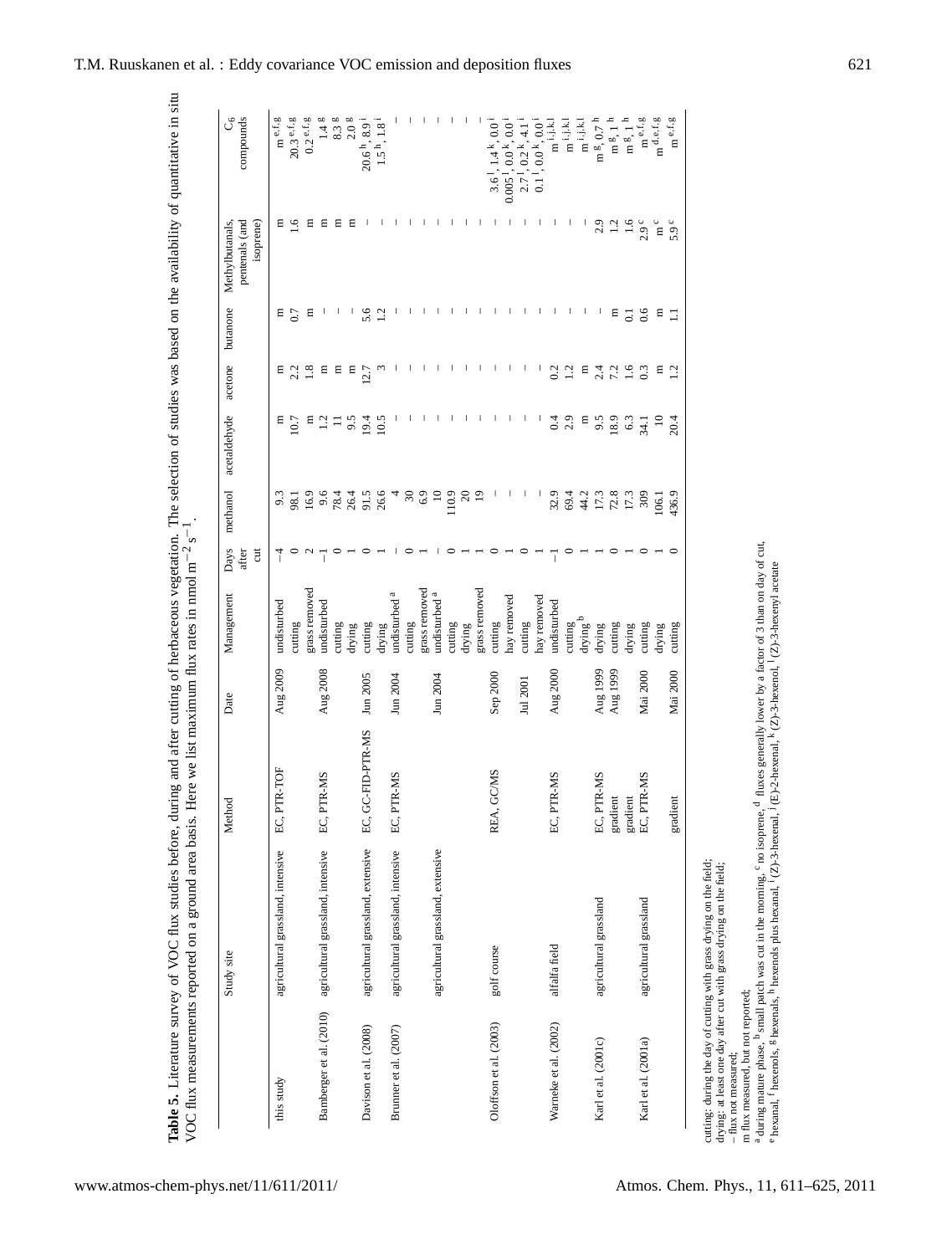

Fig. 5. The diurnal pattern of VOC carbon fluxes from intact grass (1 Aug), cut drying grass (5 Aug) and after grass harvesting (7 Aug) in  $2 - A$  fluxes. two hour means of class-A fluxes.

of methanol emissions before cutting agreed extremely well (Table 5) with the results of Bamberger et al. (2010) obtained with a PTRMS for the same site during the previous vegetation period. Observed methanol emissions before cutting were somewhat higher than those reported by Brunner et al. (2007) for an intensively and extensively managed grassland during maturation. Higher methanol emissions were reported by Warneke et al. (2002) for an alfalfa field (Table 5). These differences may be reflective of differences in environmental conditions (e.g. temperature), as well as differences in plant species composition. Highest methanol emissions were consistently observed on the day of cutting and during drying of plants and the peak emissions were typically in the  $70-110$  nmol m<sup>-2</sup> s<sup>1</sup> range (Table 5). Smallest cutting induced emissions were less than one third of these values (Brunner et al., 2010), while on the other hand the largest emissions (Karl et al., 2001a) were over 400 nmol m<sup>-2</sup> s<sup>-1</sup>. During cutting and drying the VOCs stored inside plants in the gas or liquid phase (Niinemets et al., 2004) escape to the atmosphere through the severed plant cells. The similarity in peak methanol fluxes is striking given the abovementioned likely differences in environmental conditions and plant species composition between studies. In addition, Brilli et al. (2010) have shown that the magnitude of VOC emission after wounding scales with the severed plant area and studies may thus be expected to differ depending on the vertical plant area distribution with respect to the cutting height. Emissions were usually at least 50% lower during periods when the cut vegetation was left to dry at the field (possibly turned periodically by agricultural machinery; Table 5). This is thought to reflect the depletion of VOC pools within the severed plant material. Finally, after the cut plant material was removed methanol emissions further declined (Table 5) and approached typical growing season background values within several days (Bamberger et al., 2010).

In addition to methanol, the release of  $C_6$  leaf wound compounds, acetone and acetaldehyde from cut grass has been observed in several studies (Karl et al., 2001a,c; Warneke et al., 2002; Oloffson et al., 2003; Davison et al., 2008; Bamberger et al., 2010) and counted for the majority of the emitted VOCs. Similar to methanol, emissions of these compounds were highest during the cutting event (acetaldehyde:  $3-35$  nmol m<sup>-2</sup> s<sup>-1</sup>; acetone: 1–13 nmol m<sup>-2</sup> s<sup>-1</sup>) as compared to the periods thereafter. Due to differences between studies in how the  $C_6$  leaf wound compounds are reported, it is difficult to compare their flux magnitudes (Table 5).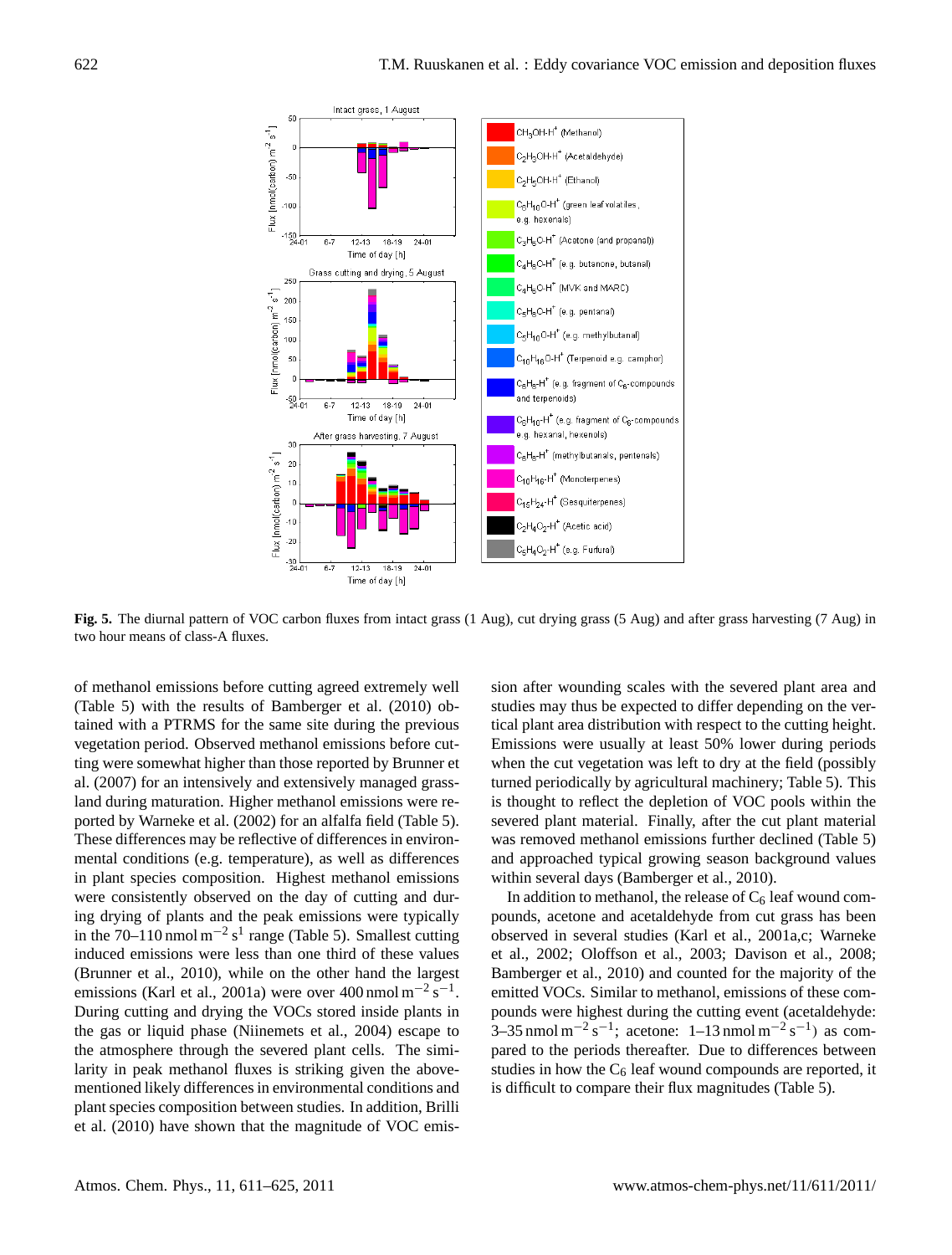## **3.5 Reactive VOC carbon budget**

We calculated time integrated carbon fluxes (Fig. 4) for three groups: (1) pure hydrocarbons and (2) one and (3) two oxygen containing VOCs. Methanol emissions are an order of magnitude higher than of any other VOC. On a carbon basis it accounts for half of the oxygen containing VOC emissions and less than a third of the total VOC flux (Fig. 5). Longer chained VOCs, especially  $C_{10}$ -C<sub>15</sub> terpenoids, account for a significant fraction of the carbon emissions during grass cutting. We also observed deposition fluxes of monoterpenes and sesquiterpenes before and after the harvesting period (Tables 2–4). These deposition fluxes result in a decrease of the cumulative VOC flux shown in Fig. 4 after the grass was removed. Regionally these VOC emissions could play a role for local air quality during periods of intense harvesting activities, especially in areas with some anthropogenic influence where  $NO<sub>x</sub>$  is not limiting ozone formation. Future plans to drastically increase the production of biomass as feedstock for the bioenergy and bioproducts industry could increase the atmospheric input of these reactive VOCs.

## **4 Summary and conclusion**

We used PTR-TOF to measure VOC eddy covariance fluxes over grassland with a flux detection limit on the order of 0.1 nmol  $m^{-2} s^{-1}$ . PTR-TOF allowed scanning a wide range of VOCs. A total VOC emission flux up to 200 nmolC m<sup>-2</sup> s<sup>-1</sup> was measured during harvesting activities. These flux measurements also indicated significant deposition of mono- and sesquiterpenes to intact grassland. The deposition as well as release of unexpected VOCs, including MVK, furfural, mono- and sesquiterpenes, from the drying grass demonstrated the usefulness of expanding VOC flux measurements to a wide range of compounds whose exchange patterns have previously been poorly characterized. Harvesting practices could become an important source of reactive VOC if biofuel crops are grown on large scales and should be considered in emission inventories used for air quality modeling.

*Acknowledgements.* This study was financially supported by the Austrian National Science Fund (P19849), and the Tyrolean Science Fund (Uni-404/486). Family Hofer (Neustift, Austria) is thanked for granting us access to the study site. Additional support was obtained by the Translational-Research-Programm (L518-N20) of the Austrian National Science Fund and the Industry-Academia Partnerships and Pathways (IAPP; 218065) funded by the European Commission.

Edited by: R. Holzinger

#### **References**

Bamberger, I., Hörtnagl, L., Schnitzhofer, R., Graus, M., Ruuskanen, T. M., Müller, M., Wohlfahrt, G., and Hansel, A.: BVOC fluxes above mountain grassland, Biogeosciences, 7, 1413–1424, 2010,

[http://www.biogeosciences.net/7/1413/2010/.](http://www.biogeosciences.net/7/1413/2010/)

- Bamberger, I., Hortnagl, L., Ruuskanen, T. M., Schnitzhofer, R., ¨ Muller, M., Graus, M., Karl, T., Wohlfahrt, G., and Hansel, A.: ¨ Deposition fluxes of terpenes over grassland, J. Geophys. Res., in review, 2010.
- Brilli, F., Ruuskanen, T. M., Schnitzhofer, R., Müller, M., Breitenlechner, M., Bittner, V., Wohlfahrt, G., Loreto, F., and Hansel, A.: Ultrafast detection of biogenic volatile organic compounds by Proton Transfer Reaction "Time-of-Flight" Mass Spectrometry (PTR-TOF) after leaf wounding and darkening, submitted, PLoS ONE, 2010.
- Brunner, A., Ammann, C., Neftel, A., and Spirig, C.: Methanol exchange between grassland and the atmosphere, Biogeosciences, 4, 395–410, 2007,

[http://www.biogeosciences.net/4/395/2007/.](http://www.biogeosciences.net/4/395/2007/)

- Chapin, F. S. III, Woodwell, G. M., Randerson, J. T., Rastetter, E. B., Lovett, G. M., Baldocchi, D. D., Clark, D. A., Harmon, M. E., Schimel, D. S., Valentini, R., Wirth, C., Aber, J. D., Cole, J. J., Goulden, M. L., Harden, J. W., Heimann, M., Howarth, R. W., Matson, P. A., McGuire, A. D., Melillo, J. M., Mooney, H. A., Neff, J. C., Houghton, R. A., Pace, M. L., Ryan, M. G., Running, S. W., Sala, O. E., Schlesinger, W. H., and Schulze, E.- D.: Reconciling carboncycle concepts, terminology and methods, Ecosystems, 9, 1041–1050, 2006.
- Claeys, M., Graham, B., Vas, G., Wang, W., Vermeylen, R., Pashynska, V., Cafmeyer, J., Guyon, P., Andrea, M.O., Artaxo, P., and Maenhaut, W.: Formation of Secondary Organic Aerosols Through Photooxidation of Isoprene, Science, 303, 1173–1176, doi:10.1126/science.1092805, 2004.
- Custer, T. and Schade G.; Methanol and acetaldehyde fluxes over ryegrass, Tellus B, 59, 673–684, 2007.
- Davies, D. D.: Anaerobic metabolism and the production of organic acid, in: The Biochemistry of Plants, 2, Academic Press, New York, USA, 581–611, 1980.
- Davison, B., Brunner, A., Ammann, C., Spirig, C., Jocher, M., and Neftel, A.: Cut-induced VOC emissions from agricultural grasslands, Plant Biol., 10(1), 76–85, 2008.
- Di Carlo, P., Brune, W. H., Martinez, M., Harder, H., Lesher, R., Ren, X., Thornberry, T., Carroll, M. A., Young, V., Shepson, P. B., Riemer, D., Apel, E., and Campbell, C.: Missing OH Reactivity in a Forest: Evidence for Unknown Reactive Biogenic VOCs, Science, 304, 722–725, doi:10.1126/science.1094392, 2004.
- Fall, R.: Abundant oxygenates in the atmosphere: A biochemical perspective, Chem. Rev., 103, 4941–4951, 2003.
- Fall, R., Karl, T., Hansel, A., Jordan, A., and Lindinger, W.: Volatile organic compounds emitted after leaf wounding: On-line analysis by proton-transfer-reaction mass spectrometry, J. Geophys. Res., 104(D13), 15,963–15,974, 1999.
- Folkers, A., Koppmann, R., and Wildt, J.: Direct Emission of Methyvinylketone from Birch, American Geophysical Union, Fall Meeting 2002, abstract A61B–0070, 2002.
- Galbally, I. E. and Kirstine, W.: The production of methanol by flowering plants and the global cycle of methanol, J. Atmos. Chem., 43, 195–222, 2002.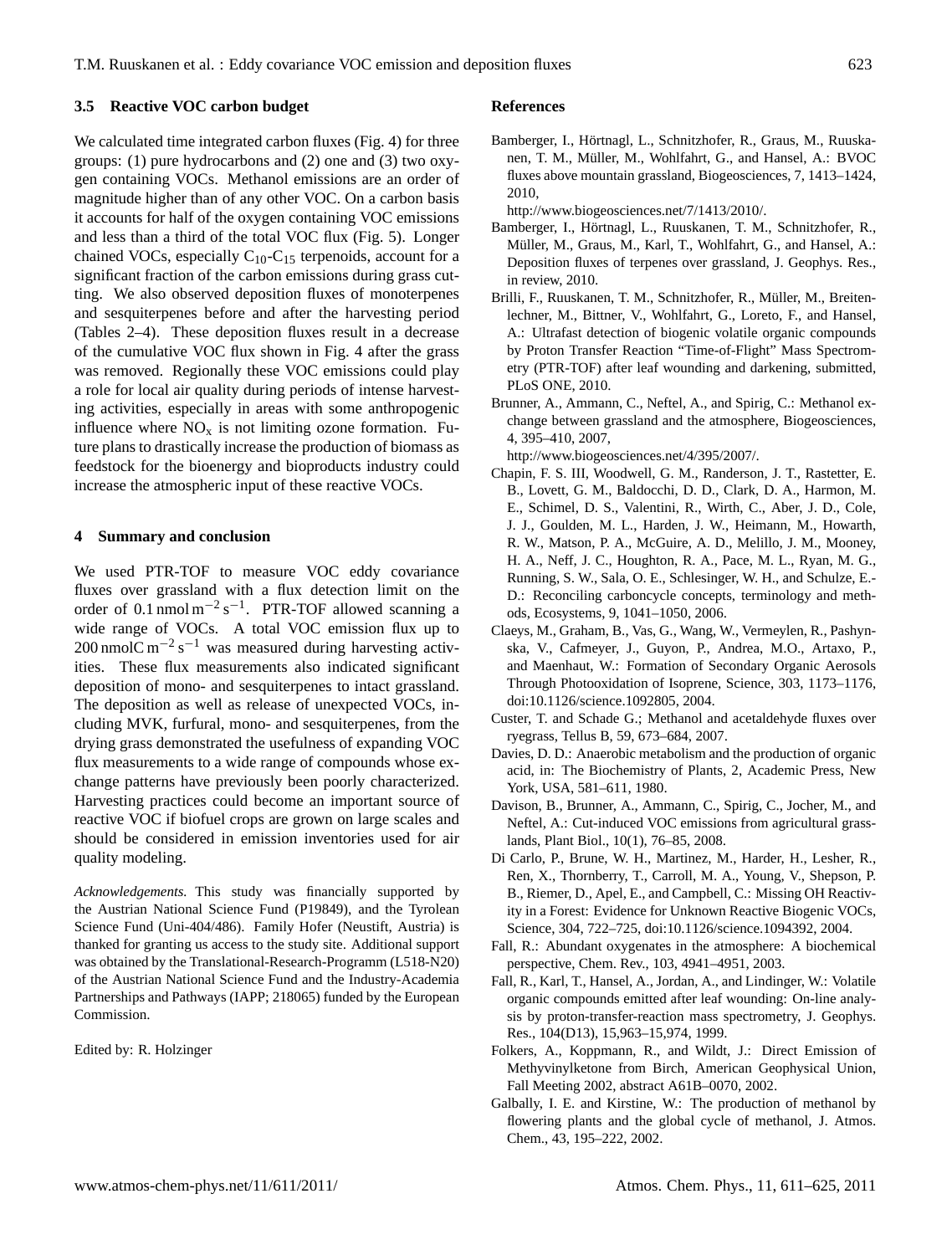- Goldstein, A. H. and Galbally, I. E.: Known and unexplored organic constituents in the earth's atmosphere, Environ. Sci. Technol., 41, 1514–1521, 2007.
- Graus, M., Müller, M., and Hansel, A.: High resolution PTR-TOF: Quantification and formula confirmation of VOC in real time, J. Am. Soc. Mass Spectr., 21, 1037–1044, 2010.
- Hallquist, M., Wenger, J. C., Baltensperger, U., Rudich, Y., Simpson, D., Claeys, M., Dommen, J., Donahue, N. M., George, C., Goldstein, A. H., Hamilton, J. F., Herrmann, H., Hoffmann, T., Iinuma, Y., Jang, M., Jenkin, M. E., Jimenez, J. L., Kiendler-Scharr, A., Maenhaut, W., McFiggans, G., Mentel, Th. F., Monod, A., Prévôt, A. S. H., Seinfeld, J. H., Surratt, J. D., Szmigielski, R., and Wildt, J.: The formation, properties and impact of secondary organic aerosol: current and emerging issues, Atmos. Chem. Phys., 9, 5155–5236, doi:10.5194/acp-9- 5155-2009, 2009.
- Hammerle, A., Haslwanter, A., Tappeiner, U., Cernusca, A., and Wohlfahrt, G.: Leaf area controls on energy partitioning of a temperate mountain grassland, Biogeosciences, 5, 421–431, 2008, [http://www.biogeosciences.net/5/421/2008/.](http://www.biogeosciences.net/5/421/2008/)
- Harley, P., Greenberg, J., Niinemets, Ü., and Guenther, A.: Environmental controls over methanol emission from leaves, Biogeosciences, 4, 1083–1099, 2007,

[http://www.biogeosciences.net/4/1083/2007/.](http://www.biogeosciences.net/4/1083/2007/)

- Hewitt, C. N. and Street R. A.: A qualitative assessment of the emission of non-methane hydrocarbon compounds from the biosphere to the atmosphere in the UK: present knowledge and uncertainties, Atmos. Environ., 26A, 3069–3077, 1992.
- Himanen, S. J., Blande, J. D., Klemola, T., Pulkkinen, J., Heijari, J., and Holopainen J. K.: Birch (Betula spp.) leaves adsorb and rerelease volatiles specific to neighbouring plants – a mechanism for associational herbivore resistance?, New Phytol., 186, 722– 732, doi:10.1111/j.1469-8137.2010.03220.x., 2010.
- Hüve, K., Christ, M. M., Kleist, E., Uerlings, R., Niinemets, U., Walter, A., and Wildt, J.: Simultaneous growth and emission measurement demonstrate an interactive control of methanol release by leaf expansion and stomata, J. Exp. Bot., 58, 1783–1793, 2007.
- IPCC: Climate Change 2007: The Physical Science Basis, Contribution of Working Group I to the Fourth Assessment Report of the Intergovernmental Panel on Climate Change, edited by: Solomon, S., Qin, D., Manning, M., Chen, Z., Marquis, M., Averyt, K. B., Tignor, M., and Miller, H. L., Cambridge University Press, Cambridge, United Kingdom and New York, NY, USA, 996 pp., 2007.
- Jardine, K., Abrell, L., Kurc, S. A., Huxman, T., Ortega, J., and Guenther, A.: Volatile organic compound emissions from Larrea tridentata (creosotebush), Atmos. Chem. Phys., 10, 12191- 12206, doi:10.5194/acp-10-12191-2010, 2010.
- Jordan, A., Haidacher, S., Hanel, G., Hartungen, E., Märk, L., Seehauser, H., Schottkowsky, R., Sulzer, P., and Märk, T. D.: A high resolution and high sensitivity proton-transfer-reaction time-of-flight mass spectrometer (PTR-TOF-MS), Int. J. Mass Spectrom., 286, 122–128, 2009.
- Kanakidou, M., Seinfeld, J. H., Pandis, S. N., Barnes, I., Dentener, F. J., Facchini, M. C., van Dingenen, R., Ervens, B., Nenes, A., Nielsen, C. J., Swietlicki, E., Putaud, J. P., Balkanski, Y., Fuzzi, S., Horth, J., Moortgat, G. K., Winterhalter, R., Myhre, C. E. L., Tsigaridis, K., Vignati, E., Stephanou, E. G., and Wilson, J.:

Organic aerosol and global climate modelling: a review, Atmos. Chem. Phys. Discuss., 4, 5855–6024, doi:10.5194/acpd-4-5855- 2004, 2004.

- Karl, T., Guenther, A., Lindinger, C., Jordan, A., Fall, R., and Lindinger, W.: Eddy covariance measurements of oxygenated volatile organic compound fluxes from crop harvesting using a redesigned proton-transfer-reaction mass spectrometer, J. Geophys. Res., 106(D20), 24157–24167, doi:10.1029/2000jd000112, 2001a.
- Karl, T., Fall, R., Jordan, A. and Lindinger, W.: On-line analysis of reactive VOCs from urban lawn mowing, Environ. Sci. Technol., 35, 2926–2931, 2001b.
- Karl, T., Guenther, A., Jordan, A., Fall, R., and Lindinger, W.: Eddy covariance measurement of biogenic oxygenated VOC emissions from hay harvesting, Atmos. Environ., 35, 491–495, 2001c.
- Karl, T. G., Spirig, C., Rinne, J., Stroud, C., Prevost, P., Greenberg, J., Fall, R., and Guenther, A.: Virtual disjunct eddy covariance measurements of organic compound fluxes from a subalpine forest using proton transfer reaction mass spectrometry, Atmos. Chem. Phys., 2, 279–291, doi:10.5194/acp-2-279-2002, 2002.
- Kesselmeier, J. and Staudt M.: Biogenic volatile organic compounds (VOC): An overview on emission, physiology and ecology, J. Atmos. Chem., 33, 23–88, 1999.
- Kiendler-Scharr, A., Wildt, J., Dal Maso, M., Hohaus, T., Kleist, E., Mentel, T. F., Tillmann, R., Uerlings, R., Schurr, U., and Wahner, A.: New particle formation in forests inhibited by isoprene emissions, Nature, 461, 381–384, doi:10.1038/nature08292, 2009.
- Laaksonen, A., Kulmala, M., O'Dowd, C. D., Joutsensaari, J., Vaattovaara, P., Mikkonen, S., Lehtinen, K. E. J., Sogacheva, L., Dal Maso, M., Aalto, P., Petäjä, T., Sogachev, A., Yoon, Y. J., Lihavainen, H., Nilsson, D., Facchini, M. C., Cavalli, F., Fuzzi, S., Hoffmann, T., Arnold, F., Hanke, M., Sellegri, K., Umann, B., Junkermann, W., Coe, H., Allan, J. D., Alfarra, M. R., Worsnop, D. R., Riekkola, M. -L., Hyötyläinen, T., and Viisanen, Y.: The role of VOC oxidation products in continental new particle formation, Atmos. Chem. Phys., 8, 2657–2665, doi:10.5194/acp-8- 2657-2008, 2008.
- Leff, J. W. and Fierer, N.: Volatile organic compound (VOC) emissions from soil and litter samples, Soil Biol. Biochem., 40, 1629– 1636, 2008.
- Lenschow, D. H. and Kristensen, L.: Uncorrelated noise in turbulence measurements, J. Atmos. Ocean. Tech., 2, 68–81, 1985.
- Łojewski, T., Sawoszczuk, T., Łagan, J. M., Zieba, K., Baranski, A., and Łojewska, J.: Furfural as a marker of cellulose degradation. A quantitative approach, Appl. Phys. A-Mater., published online, doi:10.1007/s00339-010-5663-7, 2010.
- Metzger, A., Verheggen, B., Dommen, J., Duplissy, J., Prevot, A. S. H., Weingartner, E., Riipinen, I. Kulmala, M., Spracklen, D. V., Carslaw, K. S., and Balternsperger, U.: Evidence for the role of organics in aerosol particle formation under atmospheric conditions, P. Natl. Acad. Sci. USA, 107(15), 6646– 6651, doi:10.1073/pnas.0911330107, 2010.
- Müller, M., Graus, M., Ruuskanen, T. M., Schnitzhofer, R., Bamberger, I., Kaser, L., Titzmann, T., Hörtnagl, L., Wohlfahrt, G., Karl, T., and Hansel, A.: First eddy covariance flux measurements by PTR-TOF, Atmos. Meas. Tech., 3, 387-395, doi:10.5194/amt-3-387-2010, 2010.
- Niinemets, Ü., Loreto, F., and Reichstein, M.: Physiological and physicochemical controls on foliar volatile organic compound